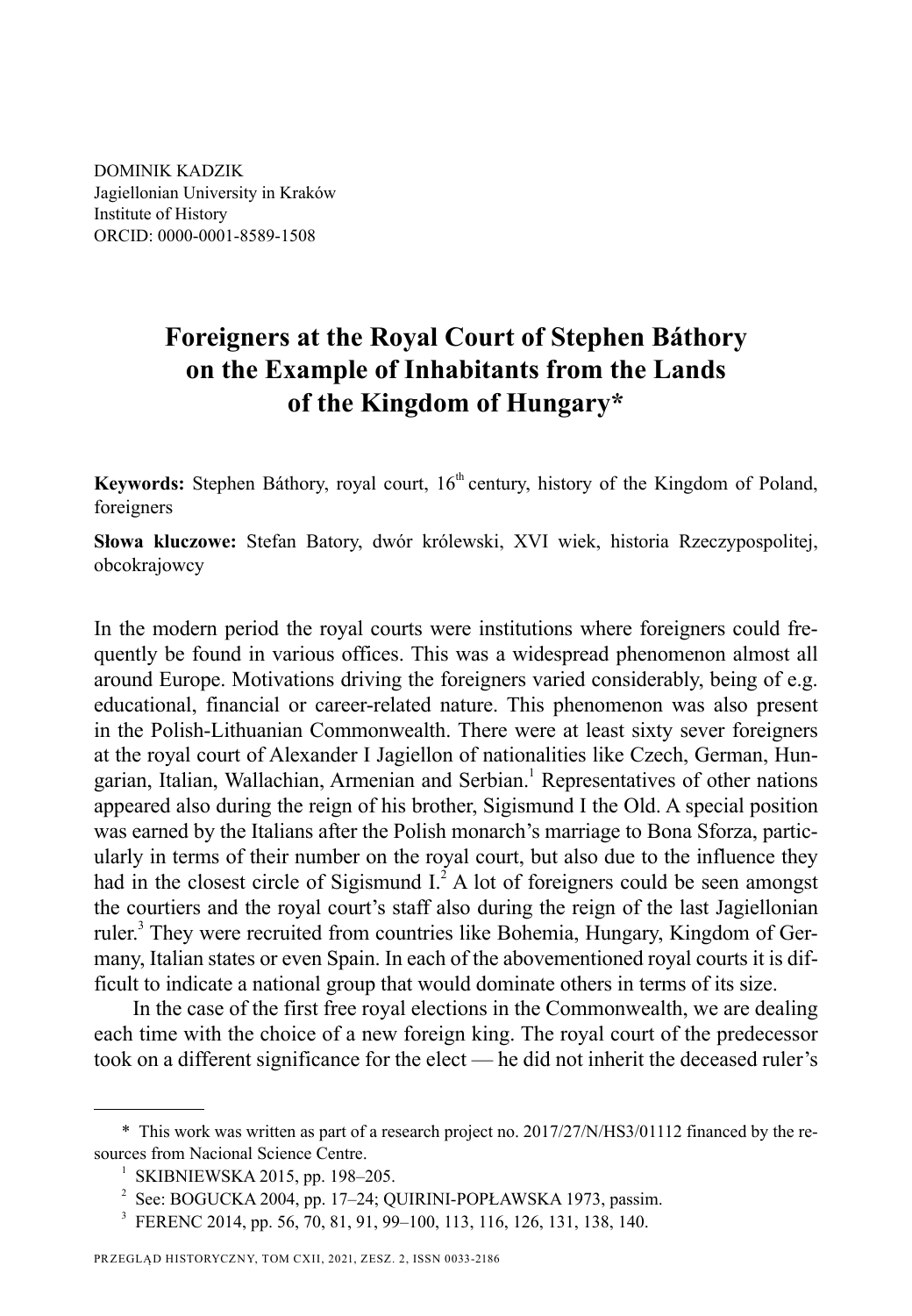entourage, but, at most, he would again take into service some of the staff. The "old royal court" may have been a certain burden for the elected monarch at least for two reasons: firstly, he did not know the courtiers, so he could not trust them. Secondly, as a foreigner, he had his own court in his homeland from where he brought some of his subjects to the Commonwealth. For that reason, some conflicts and frictions between the "old" and the "new" courtiers or staff may have taken place. The elect could obviously not employ only his countrymen, as this would have triggered a well-known reaction from the Polish noblemen.<sup>4</sup> Therefore, a question arises on how numerous the representation of foreigners was and what offices they held at the Polish royal court after 1572. From the perspective of how certain phenomena and solutions were shaped, the reign of Stephen Báthory seems to be the most interesting in this respect.<sup>5</sup>

A large retinue of Hungarians, both noblemen as well as low-born individuals, came with Báthory from Transylvania to the Commonwealth at the beginning of 1576. They were his courtiers and political supporters, employees of the Transylvanian chancellery, staff or military men. However, the group was relatively quickly subjected to fluctuations. Some of them were sent back to their homeland the same year.<sup>7</sup> The rest was merged into three institutions functioning in the ruler's circle: Transylvanian chancellery, court army and royal court. The chancellery operated in the Polish-Lithuanian state until around 1582, when it returned to Transylvania. This was closely linked to the death of Christopher Báthory, brother of King Stephen, and his replacement with his son, Sigismund. Relations between the uncle and his nephew were not that close. Even though the chancellery was functioning abroad, it was financially supported by Transylvania and thus it is difficult to find information about its personnel in the Polish sources. Only once was a payment for this staff recorded in the royal accounts — it was more than 2000 florins, a sum probably not intended for one person only.<sup>8</sup> The majority of the staff from the Transylvanian chancellery left the Commonwealth in 1582, which does not mean that all of them were gone, since a salary was paid from the Polish treasury to Paweł Dziulaya [Gyulaya], Vice Chancellor of Transylvania, from mid-1583 to the end of 1585.<sup>9</sup> Thus, a small

<sup>&</sup>lt;sup>4</sup> It should be remembered that Casimir IV Jagiellon was allowed to employ foreigners at the Polish royal court and thus their small number working for the monarch — even the elective one — was something natural for the Polish nobility, SKIBNIEWSKA 2015, pp. 199–200.

<sup>5</sup> I do not include the few-month episode of the reign of Henry de Valois; it would be difficult to have permanent rules for the functioning at the royal court formulated during his reign. Subsequent monarchs emulated in a sense the solutions which were perhaps developed in the times of Báthory.

 $6$  See a list of courtiers who arrived with King Stephen: SUAP, fond SM — Cizina, ms XIII/80, pp. 71–73; AGAD, ASK, KP, ms 22, f. 23; POLKOWSKI 1887, p. 30.

<sup>7</sup> ALBERTRANDY 1860, p. 96; HEIDENSTEIN 1857, p. 246.

<sup>&</sup>lt;sup>8</sup> It was received by Marcin Brzenico, Vice Chancellor of Transylvania, in 1580. It was a one-off payment. See AGAD, ASK, RK, ms 261, f. 108v.

<sup>9</sup> See AGAD, ASK, RK, ms 268, f. 140v (later as "v"). He stayed in the Commonwealth since 1578. See POLKOWSKI 1887, p. 116.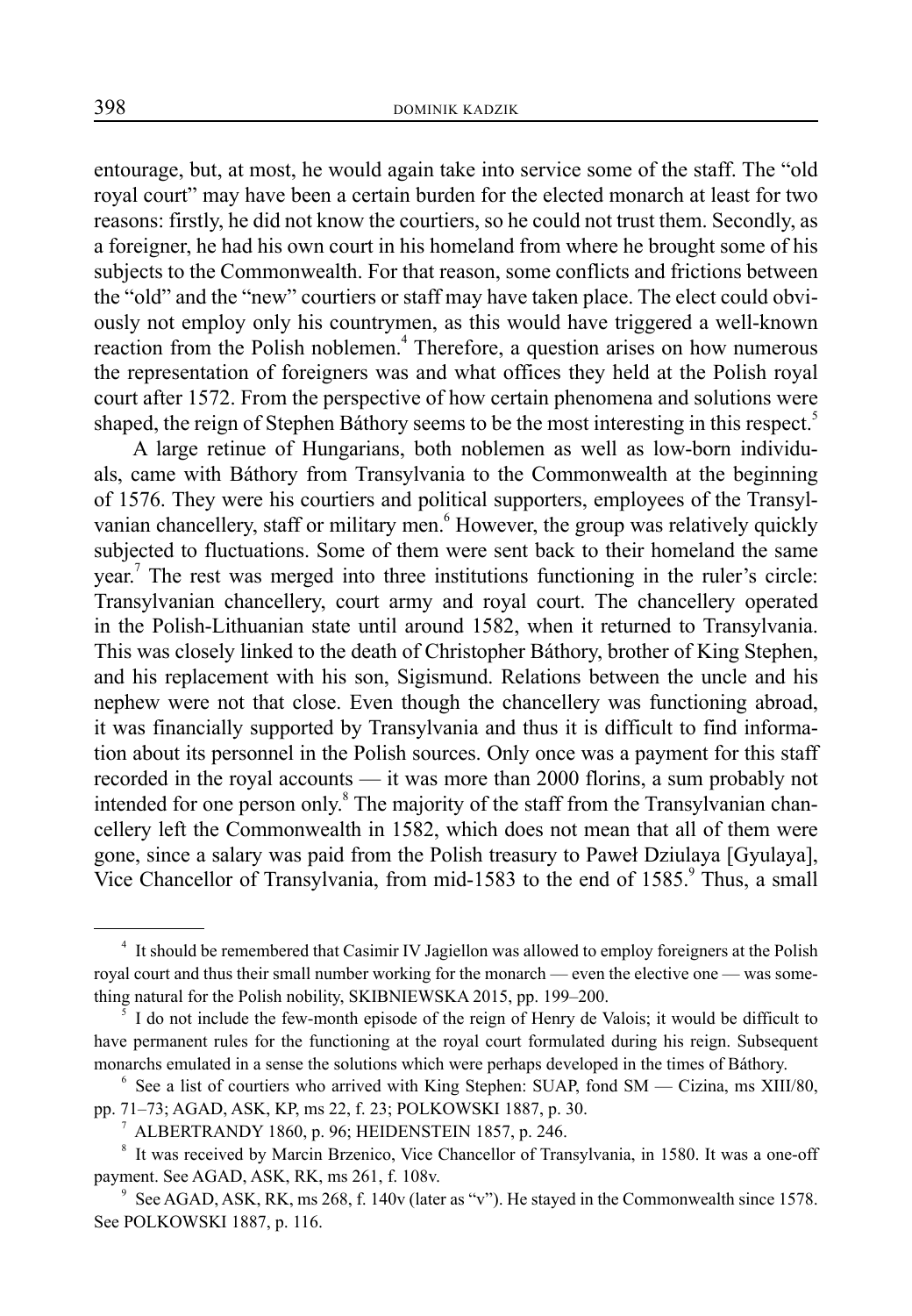group of the Hungarian secretaries stayed longer by King Stephen's side. The situation was similar with the Hungarians in the court army. In their case, we sometimes know the rank of individual infantry rotas, but they come from the beginning of the king's reign.<sup>10</sup> At the same time, their number increased for the period of war campaigns and after they ended, a large group of soldiers from Transylvania went back to their homeland.<sup>11</sup> However, a division of the Hungarian infantry — which was still financially supported from the royal revenues until the end of the reign — remained with Báthory.

I mention these two groups of Hungarians for two reasons. First of all, they could be qualified as part of the royal court due to remaining in the monarch's immediate circle, executing many tasks on his orders, and informal relations.<sup>13</sup> Because of the source materials, I have decided to narrow down the term "court" to people employed or holding a specific office in King Stephen's circle, and receiving payment for it.<sup>14</sup> Applying this definition, I include people neither from the Transylvanian, nor from the Hungarian chancellery. Secondly, I want to point out that the Hungarians from the royal court, those in a narrow sense of a *household*, were not the only ones in the Commonwealth at that time. In order to trace the significance and influence of Báthory's countrymen in detail, at least two of the abovementioned groups should be also included. There is plenty of evidence suggesting that apart from them, there were also other Hungarians who were not linked to any of the three institutions.

Throughout the entire reign of Stephen Báthory, there were overall 464 Hungarians employed at the Polish royal court in various posts, but much fewer people were simultaneously working full time. During King Stephen's reign some of them were delegated to other posts while the vast majority returned to their homeland.<sup>15</sup> 87 countrymen of the king — most likely recruited from people who came with

<sup>13</sup> In a broader definition of the royal court (there were both people employed/holding specific offices at the court as well as people associated with the monarch's circle in an informal way, either for political or economic reasons. In a word, everyone who — to some extent, even the smallest — could have a direct link to the monarch's court) both the Transylvanian Chancellery as well as the court's army can be with all certainty considered as elements of the royal court. See MĄCZAK 1987, passim.

<sup>14</sup> These people were placed in the so-called Lord Chamberlain Records, in which it was noted who was formally employed at the royal court. It includes information regarding all full-time employees, from the highest court officials to the servants from the lowest ranks of the hierarchy. In the eyes of people at that time, they were considered to be close to the monarch. See FERENC 2014, pp. 7–8.

 $15$  This should be inferred from numerous erasures from the Lord Chamberlain Records. Sometimes the phrase "expedit a curia in Hungaria" was written next to an individual name, which should be probably explained as adismissal to Transylvania, i.e. Mikołaj, a servant to silver servant; Tomasz, a baker; AGAD, ASK, RK, ms 253, ff. 172, 192v.

 $10$  See AGAD, ASK, RK, ms 252, ff. 76–81v.

<sup>&</sup>lt;sup>11</sup> POLKOWSKI 1887, p. 348.

 $12$  This is indicated by relatively numerous sources that have survived, AGAD, ASK, RK, ms 267, ff. 153–153v; ms 268, pp. 275v–276; ms 276, f. 175; ms 354, pp. 5–5v, 24v; ms 370, pp. 1–15, 21–22, 23–26, 71–71v.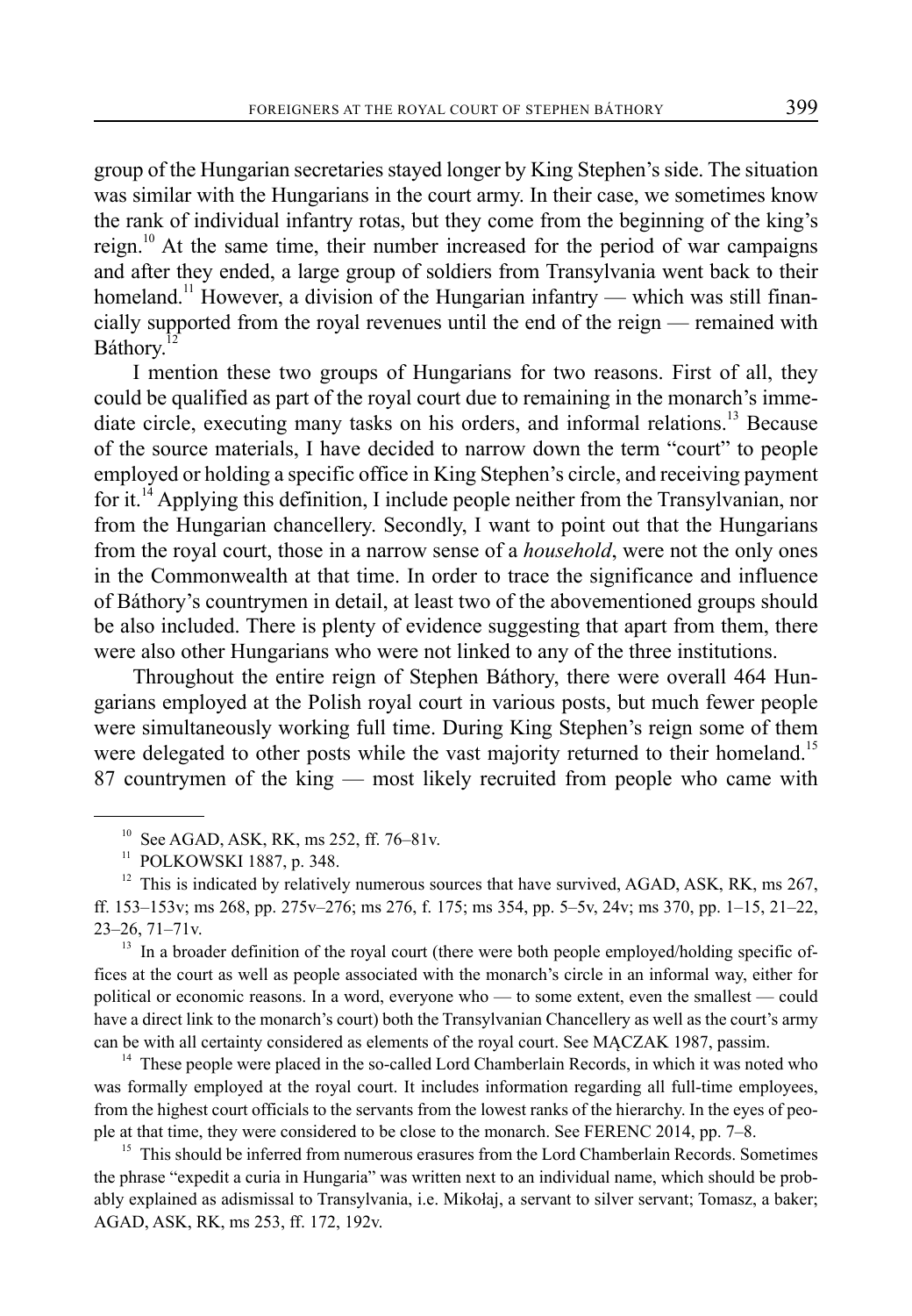him from Transylvania — were accepted to the royal court in  $1576$ .<sup>16</sup> However, as many as 32 ceased to serve Báthory throughout the first year of his reign. For that reason, in 1577 and 1578 we are dealing with the first large recruitment operation, as a result of which more than one hundred Hungarians came to the Polish royal court. Another operation took place at the beginning of the 1580s, when the number of the Hungarians went even above two hundred (in 1580 and 1581).<sup>17</sup> Nevertheless, many of them — mainly those working at the stables — were relatively quickly dismissed. The reason was clear — they were taken in due to the needs of war campaigns, but once the peace treaty of Yam-Zapolsky was signed, their number was reduced or they left the service on their own accord. There were fewer than a hundred of the monarch's countrymen employed at King Stephen's court in 1586. Interestingly enough, in a group of almost five hundred people, no Hungarian was removed from the monarch's circle, which happened in the case of the residents of the Commonwealth. They usually resigned from working at the Polish royal court or they simply died while they were still in service. Some people were promoted or were moved to the Transylvanian court and to the group of the Hungarian courtiers.<sup>18</sup>

In terms of the cross-section of the occupied posts and offices, most of Stephen Báthory's countrymen were employed as lower court servants. Only a few people acted in more honourable and beneficial functions. The most important of them was Franciszek Wesselini, who held the office of *salariat sive camerari*, sometimes

<sup>&</sup>lt;sup>16</sup> Andrzej Horwat [Horwatt], Piotr Nagy, Michał Semere, Ferens Wesselini, *Hozwai, Irini*, Jerzy *Seremi*, *Wa rady*, *Cziaki*, Jerzy *Kortusky* [*Kortoweleszy*], *Raczko*, *Bl asio*, Albert [W ojciech], Krzysztof, Mikołaj [II], Benedykt, Franciszek Oroz, Andrzej, Jan, Marcin Nemeth, Sebastian, Stefan, Tomasz, Stefan [II], Andrzej, Jakub, Jan, Jan [II], Jan [III], Janusz [II], Michał, Mustafa, NN Węgier, *Seri*, Tomasz, Kretek, Franciszek *Mellerlio* [*Mettertio*], Janusz *Balagi*, *Culmanus*, Jan *Feleki*, *Ferens*, Jan *Fogarasi*, Miklusz [Mikołaj] *Fogarasi*, Jerzy *Horwat*, Jerzy [Dziurth], *Kolman*, Andrzej *Lowaci* [*Lowacz*], Franciszek *Lowaci* [*Lowacz*], Mateusz *Lowaci* [*Lowacz*], Tomasz *Lowosz*, Jerzy *Mamuia* [*Mamine*], Paweł *Nacz*, Władysław *Nagy*, Laszlo *Nath*, Łukasz *Olach*, Janusz *Pal* , Piotr *Szomlai*, Laurentius *Zonterstot*, Bartłomiej *Aitom*, *Balasz*, Ste fan *Balogk*, *Blasio*, Jerzy *Brasai*, Michał *Brasai*, *Buldyzar*, Mi chał *Caroli*, Jan, Janusz [*sotius*?], Jan *Kapusi*, Jerzy [Dziurdz] *Kassai*, *Kelemen*, Jan *Kirał*, Mikołaj, Kleme ns *Nagi*, Piotr Orgowan, Blasio Raduli, Jan Syksai, Stefan Szasz [Sas?], Vicentio, Mikołaj Wajda, Walenty [II], Stefan *Wesdzue*, Michał *Winczij*, Andrzej *Wyszaknai* [*Wyssaknaj*], Mikołaj *Wyszaknai* [*Wyssaknaj*], Jan *Zeleoli* [*Zekeli*], Michał *Zenkirati* [*Zentkiral*]. See AGAD, ASK, RK, ms 246, ff. 108v, 139v–140v, 143v–144, 150–150v, 189–189v, 190v–191v, 201–201v, 203, 212–214; ms 252, ff. 19v, 21, 24v–25, 27v–28, 34v, 38v, 39v–40, 41, 42, 43v–44, 45v–46, 47, 51, 52–52v, 53v–55; ms 253, ff. 87, 88–88v, 98, 127v, 138–138v, 148v, 166v–167, 172, 175, 179–179v, 185–185v, 190, 191–191v, 192v, 193v, 194v, 197, 208, 210–210v, 213v, 214v–215v.

<sup>&</sup>lt;sup>17</sup> I.e. a larger number of Hungarians were employed by the royal stables for the last time on  $10<sup>th</sup>$ May 1580 in Vilnius, AGAD, ASK, RK, ms 253, f. 216.

<sup>&</sup>lt;sup>18</sup> Warady, a bailiff, became "ad equiti hungar traslat" (AGAD, ASK, RK, ms 253, f. 138v); the situation was similar in the case of other Hungarians couriers: Michał Nagy, Michał Nadsiladi, Jeremi Georg, and Franciszek Lorant, a pageboy (AGAD, ASK, RK, ms. 253, ff. 130, 138, 142v–143). Only Jvini, a pageboy, was promoted to the post of bailiff (AGAD, ASK, RK, ms 253, f. 127v).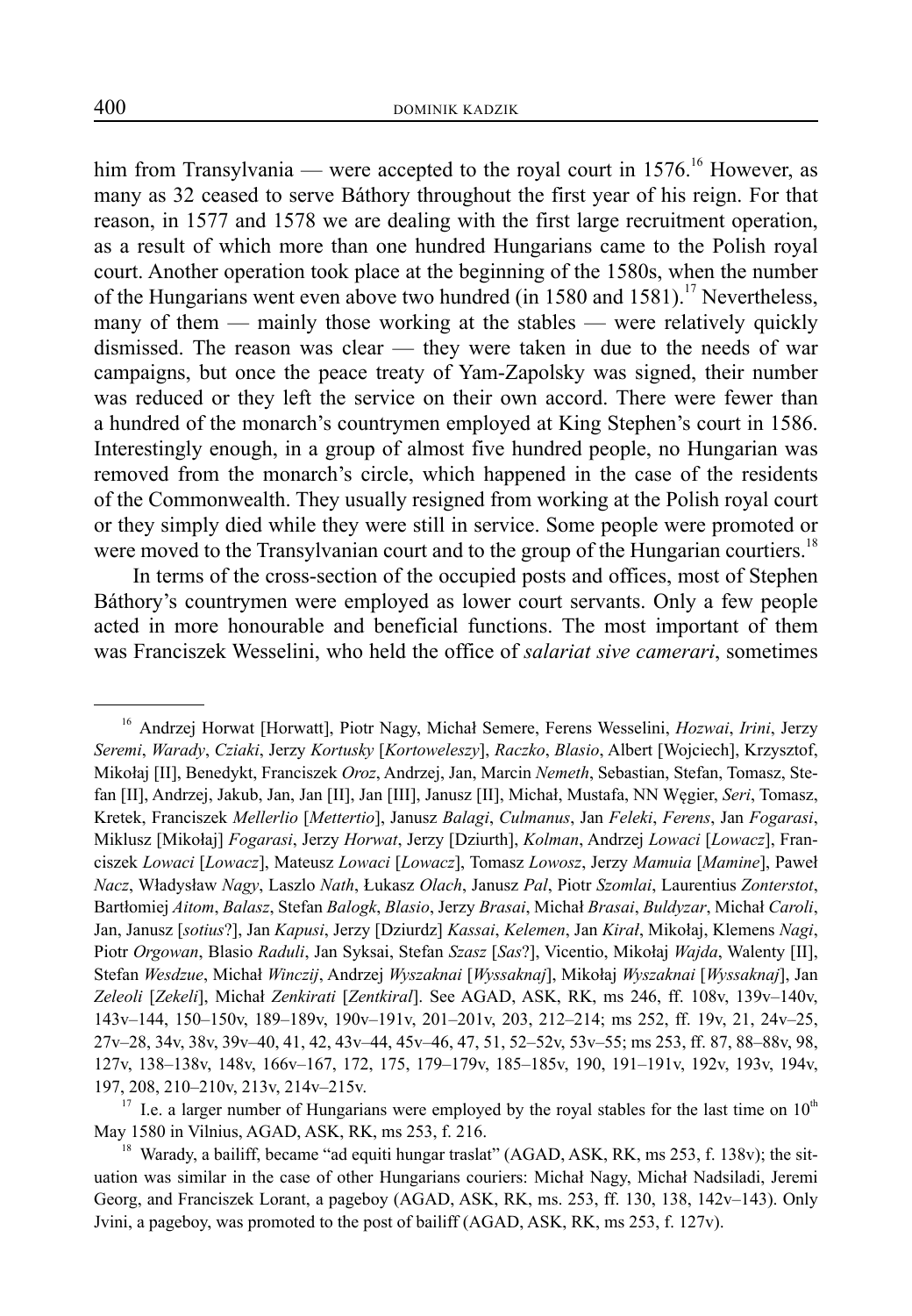referred to in the sources as a chamberlain office.<sup>19</sup> This function was something new to the Polish royal court, additionally repeating the competency of *podkomorzy koronny* (the Crown's executive officer).<sup>20</sup> King Stephen most likely could not entrust the latter office to any of his countrymen, so he had to resort to creating a new one. This is reflected in the privileges which Wesselini received. He could keep a detachment of 10 to 12 horses, which was as many as in the case of the lord chamberlain or the court treasurer.<sup>21</sup> He had the right to his own table where his protégées would also sit.<sup>22</sup> There is no doubt that thanks to his office, he had a real influence over the events that were taking place around the monarch. This is demonstrated by his activity at the royal court: during Báthory's journey to Lviv in 1578, he was in charge of the royal stables together with Kacper Maciejowski; he interceded between the court officials and commanders (captains) of the Hungarian troops; he gave orders to other Hungarians; he took care of the preparation of clothing for the monarch and the purchase of silverware; finally, he was responsible for food supplies to guests from Transylvania or the organisation of Griselda Báthory's wedding to Jan Zamoyski.<sup>23</sup> Generally speaking, Wesselini was largely dealing with King Stephen's countrymen. It can be assumed that he was the informal superior of the Hungarians at Báthory's royal court. His office was directly translating into a position in the monarch's circle. Due to his patronage, Wacław Kielczowski [Kiełczewski] was employed at the royal court as a bailiff and the monarch's physician, Mikołaj Buccella, was granted estates in Prussia.<sup>24</sup> The wedding, in the monarch's presence, of Franciszek Wesselini and Kacper Bekiesz's widow in 1582 was a confirmation of his special role. Apart from the royal couple, several senators of the Crown and Lithuania were

<sup>&</sup>lt;sup>19</sup> Piotr Nagy was referred to as such in the record of textile issuance. See AGAD, ASK, RK, ms 254, f. 322. With regard to Ferenc Wesselini, he was only once referred to as a royal *camerario*, AGAD, ASK, RK, ms 260, f. 12v.

It is a topic for further research whether the office of chamberlain had the same authority as an executive officer (*podkomorzy*). Sometimes Wesselini was referred to as a gentleman of the bedchamber (*lectristratori*), but at the Polish royal court it was a completely different function than that of an executive officer. Perhaps the office of a chamberlain was a combination of these two positions? The sources unambiguously show that the Poles had a problem with defining who *salariat sive camerari*, that is chamberlain, exactly was.<br><sup>21</sup> See AGAD, ASK, RK, ms 253, part II, ff. 29, 71; ms 256, f. 78; ms 257, f. 89v; ms 258, f. 35v.

<sup>&</sup>lt;sup>22</sup> See AGAD, ASK, RK, ms 253, part II, ff. 4v, 5v, 7v–8. Moreover, Wesselini's servants received linen which was unusual, since couriers of other courtiers did not receive this kind of payment. See AGAD, ASK, RK, ms 263, f. 165; ms 268, ff. 267–267v; ms 269, ff. 298–298v).<br><sup>23</sup> See AGAD, ASK, RK, ms 254, f. 325; ms 255, f. 51; ms 256, ff. 118v (255v), 195–195v, 238v,

<sup>240</sup>v; ms 257, ff. 47, 119; ms 261, ff. 239‒239v, 251‒251v, 266, 268‒268v; ms 263, ff. 165, 300‒301; ms 267, ff. 21, 22v, 58–58v, 153; ms 268, ff. 275v–276, 280; ms 269, ff. 308v–309; ms 278, part II, ff. 83v, 85v.<br><sup>24</sup> See: AGAD, ASK, RK, ms 253, f. 147v; KNOT 1928, f. 180.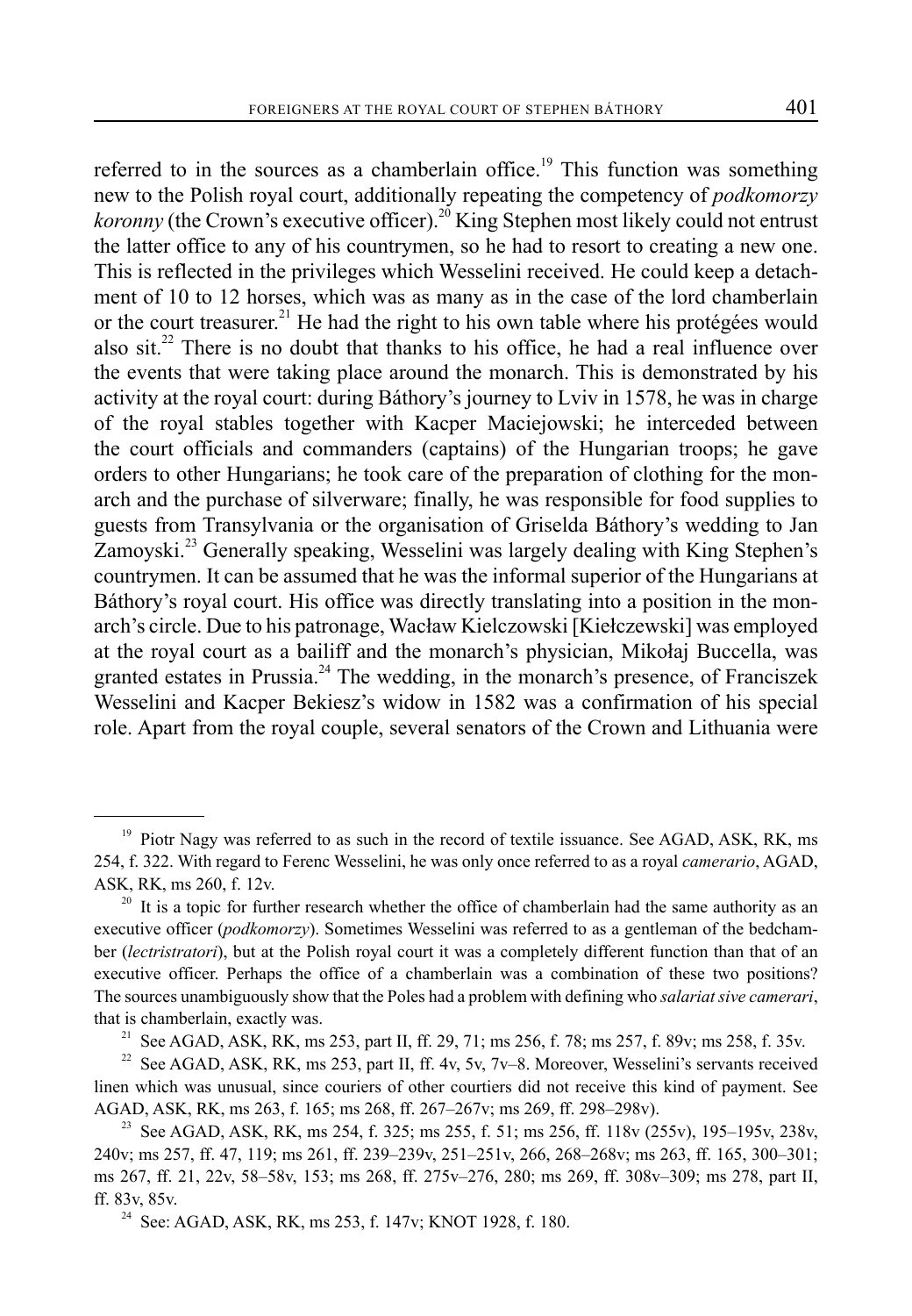present.25 If we add the fact that Jan Tęczyński, the Crown's executive officer, was never present at the royal court, the role of Wesselini may have been even greater, since he could influence the entire personnel responsible for the royal chambers. This was particularly visible in the last days of Báthory's life, when the ruler gave him exclusive authority to decide who could stay in the monarch's chambers. It was he who sent for Buccella, when the sovereign's health significantly deteriorated. Furthermore, he was the one whom the royal physicians asked about making a decision on how the dying King Stephen should be treated. A bizarre situation took place, when on the last day the senators, including the chancellors, were waiting at the chamber's door for the information on the monarch's condition and it was Wesselini who informed them about the king's death and gave them back the keys to the royal apartments.<sup>26</sup> His unique position at the royal court is also indicated by his participation in the funeral of the deceased monarch,<sup>27</sup> or by Báthory's last will, in which he justified his subordinate to the Polish lords and asked them not to take away any titles and estates from him.<sup>28</sup> Franciszek Wesselini enjoyed recognition not only in the eyes of King Stephen but also his consort, Queen Anna. In her correspondence after Báthory's death, she reassured him about her friendship and guaranteed him immunity. The extent to which the relations between Anna Jagiellon and Wesselini were close is demonstrated by the fact that they were still in touch in  $1590.^{29}$ 

Other people who were moving in better circles of the court's hierarchy were the Hungarians employed as officials, horse courtiers, secretaries, or the so-called salariats. In this group of fifteen people, it is worth mentioning Temeswary, Andrzej Horwat [Horwatt], Marcin Thury, or Władysław Bekiesz [Békés]. The first of them — as the only Hungarian apart from the abovementioned Wesselini — held a higher office at the Polish royal court of deputy master of the horse (*vicepraefectus stabuli*).<sup>30</sup> Equally unusual is the fact that  $-$  as one of few men  $-$  he was taken into service by Sigismund III Vasa and worked at least until  $1602$ ,<sup>31</sup> thereby linking himself with the Polish royal court for a longer period. Andrzej Horwat [Horwatt], on the other hand, had a slightly different career. Initially he was admitted to the group of the salariats, lower officials who held a position referred to in the sources as *ad vascula cum orbibus et mappis*, i.e. he was responsible for tableware and tablecloths.<sup>32</sup> In addi-

<sup>&</sup>lt;sup>25</sup> POLKOWSKI 1887, p. 360. Apart from dignitaries who came to ceremonies, there were many more invited to join them. See POLKOWSKI 1887, p. 349.

<sup>&</sup>lt;sup>26</sup> NIEMCEWICZ 1822, pp. 442–449.<br><sup>27</sup> NIEMCEWICZ 1822, pp. 453, 458.

<sup>27</sup> NIEMCEWICZ 1822, pp. 453, 458, 462–463.

<sup>&</sup>lt;sup>28</sup> POLKOWSKI 1887, pp. 411–412.<br><sup>29</sup> MNL fond P 702, ms 2, doc. 4, 5,

MNL, fond P 702, ms 2, doc. 4, 5, 6.

<sup>&</sup>lt;sup>30</sup> AGAD, ASK, RK, ms 276, f. 54v; ms 278, part II, f. 25.<br><sup>31</sup> CH<sub>R</sub> ADOWSK1 2004, p. 75.

CHŁAPOWSKI 2004, p. 75.

<sup>&</sup>lt;sup>32</sup> AGAD, ASK, RK, ms 246, ff. 189–189v; ms 252, f. 19v; ms 253, f. 98; ms 254, ff. 153v, 205; ms 256, f. 109; ms 257, f. 194; ms 260, ff. 45–45v, 133v; ms 261, ff. 109, 164v; ms 263, f. 118; ms 268, ff. 124, 141–141v; ms 269, ff. 128v, 156; ms 276, f. 49v; ms 278, part II, f. 22v; ms 328, f. 60v; ms 329,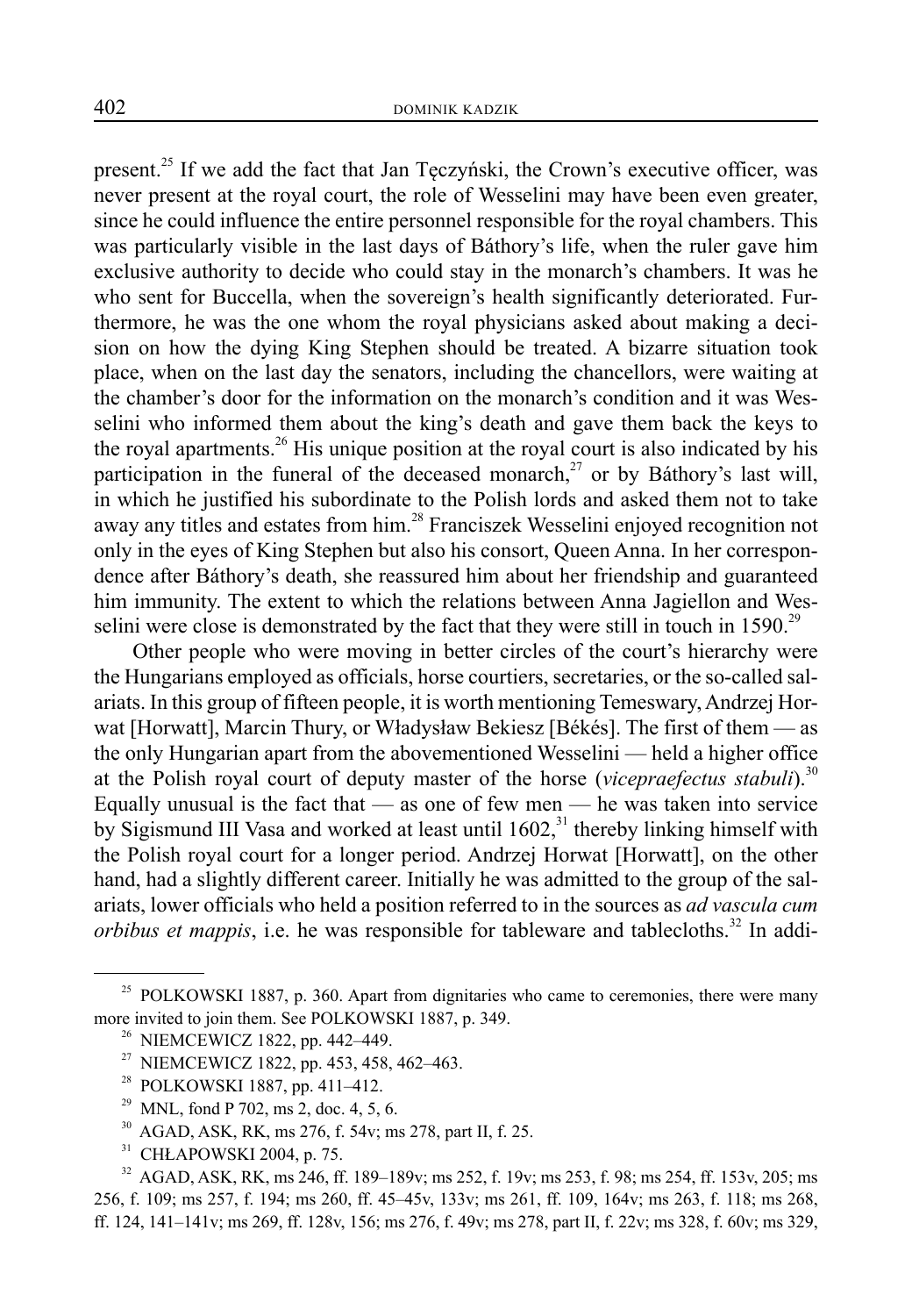tion, he was used to other work, such as the purchase and import of the Hungarian wine, spices and other similar commodities.<sup>33</sup> Andrzej Horwat was the greatest Hungarian beneficiary amongst all the salariats. He received a salary of 100 florins per year and full board together with a ration of wine; in total, he was given 354 florins and 20 grosze from the Polish treasury as a remuneration. One should add to this the payment for initially keeping three horses and — from 1583 — four horses. With this number of mounts he received a promotion to the group of the horse courtiers. It is worth emphasising that despite being moved to a more prestigious category, he was still responsible for the tableware and royal tablecloths.<sup>34</sup> He was also one of Báthory's countrymen who managed to get into one of the most important groups at the Polish royal court, the *aulicos*. Apart from him, there were two other Hungarians who achieved this, Marcin Thury and Władysław Bekiesz [Békés], except that they served in a lower category of courtiers with 2 horses.<sup>35</sup> The latter was the son of Kacper Bekiesz and joined the Polish royal court for a longer period. He was admitted to the group of *aulicos*, which was a considerable distinction, with 6 mounts at the beginning of the reign of Sigismund III and he held that position at least until 1601.<sup>36</sup> He combined his service at the royal court with military service throughout the reign of the first Vasa king. $37$ 

Hungarian pageboys, i.e. boys (*paź*) who received their education at the royal court and learned etiquette and manners, were another large group.<sup>38</sup> During King Stephen's reign their studies were more focused on a chivalric model, most of all on skills in using weapons.<sup>39</sup> If this group was indeed treated — at least partially as the future officials or the monarch's supporters, then this problem appears even more complex in the case of the foreigners. The main question is: to what extent could King Stephen, as a foreigner, support his underage countrymen at the Polish royal court? There were overall 14 Hungarians amongst the pageboys between 1576 and 1586, and so they constituted exactly 10% of the group.<sup>40</sup> The relatively

39 AGAD, ASK, RK, ms 252, ff. 27–27v; ms 253, ff. 126–126v.

ff. 7, 192; ms 330, part II, ff. 29v, 51v; ms 331, ff. 5v, 120; ms 334, f. 83; ms 352, ff. 151, 176v; ms 353, f. 211v; ms 369, ff. 121v, 150; ms 374, f. 19; AGAD, ASK, KA, ms 3, f. 73.

<sup>&</sup>lt;sup>33</sup> See AGAD, ASK, RK ms 254, f. 134; ms 261, ff. 44v, 85–85v.

<sup>&</sup>lt;sup>34</sup> Interestingly, he accompanied Stephen Báthory to the siege of Pskov in 1581, AGAD, ASK, RK, ms 253, f. 234. 35 AGAD, ASK, RK, ms 253, f. 74v; ms 276, ff. 51, 130v; ms 278, part II, ff. 9v, 23v, 71v, 76v; ms

<sup>334,</sup> f. 83; ms 374, ff. 22v, 323v. 36 CHŁAPOWSKI 2004, p. 56.

<sup>&</sup>lt;sup>37</sup> In return he received the County of Andzeli in 1598, U, IX, p. 176.<br><sup>38</sup> See: SKIBNIEWSKA 2015. pp. 77–78: EERENC 2014. p. 79.

See: SKIBNIEWSKA 2015, pp. 77–78; FERENC 2014, p. 79.

<sup>40</sup> Stefan *Bánfi* [*Banisi*], Franciszek *Bereney* [*Beseredi*], Stefan *Biudeoski*, F ranciszek Chamaj [Hamaj], *Cziaki*, Irini [*Jvini*], Jerzy *Kortusky* [*Kortoweleszy*], N? *Lazar*, Franciszek Lorant, Mikołaj *Pan*, Gabriel Pernezi, Raczko, Baltazar *Siluasy* [Szilwaszy], Paweł Wratkowit. See: AGAD, ASK, RK, ms 253, ff. 127–135v; KADZIK 2018, pp. 177–195.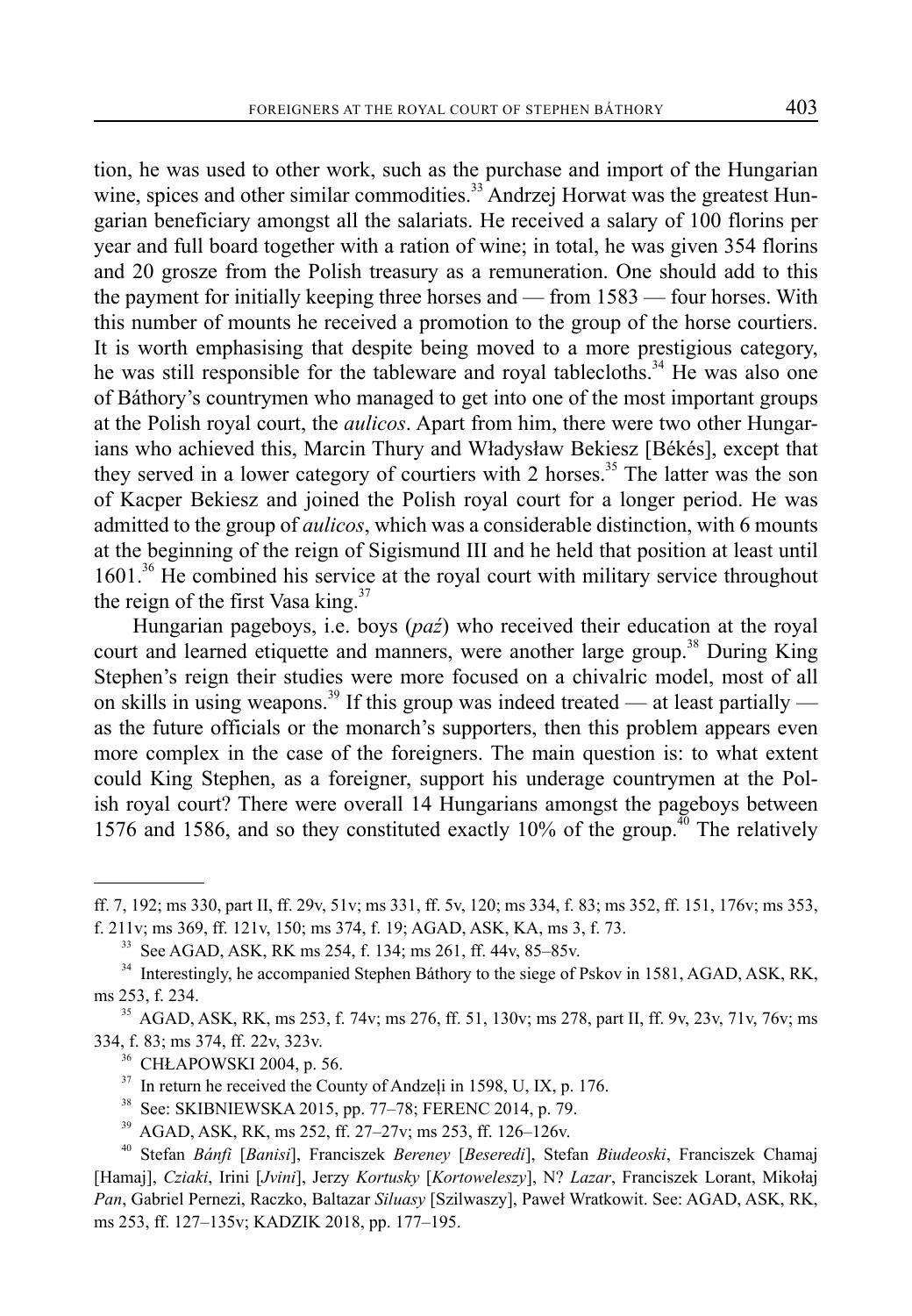large number of young people from Transylvania could suggest that Stephen Báthory wanted to prepare a few of the protégées to conduct some sort of activities or to have a career in the Commonwealth. There was only one amongst them who got a promotion — probably after reaching a certain age — to the post of bailiff, i.e. a courier.<sup>41</sup> Furthermore, the rest left the monarch's circle at least after three years in service. It is characteristic that King Stephen's countrymen were taken in either in the first few years of his reign or towards its end, but during the war against Moscow not even one was admitted. Thus it can be assumed that King Stephen did not have far-reaching plans about careers at the royal court for his young countrymen. Their presence should be treated just as in the case of other monarchical courts: each one of them had more or less numerous group of pageboys from neighbouring countries.

A similar situation refers to the Hungarian bailiffs (couriers) of Báthory as there were only nine of them at the Polish royal court throughout Báthory's entire reign<sup>42</sup> — "only" nine if we take into account that there were as many as 222 *cubiculares missiles* of King Stephen. Half of them held this post for a short time, even less than three years. None of them got promoted at the Polish royal court and all of them — apart from Baltazar Ratum — either left the monarch's side or were moved to the group of Hungarian courtiers.43 Reasons for a marginal role of foreigners in this groups were natural — without knowing the Polish language and the country they could not properly perform the tasks as the monarch's envoys. Thus, Báthory's countrymen were sent with correspondence to Transylvania or foreign deputations, i.e. to Moldova.<sup>44</sup> Reasons for their employment should be found in these types of missions.

All of the abovementioned Hungarians — perhaps apart from the pageboys — were responsible for areas of the court's life like management, security or communication. They held prestigious and prominent positions in the monarch's entourage. Their activity was to a large extent associated with the political sphere and, in this sense, it was directed outside the royal court. However, due to their numbers, it should not be presumed that they had a great influence on the current events in the Commonwealth. On the other hand there were those categories of employees at Báthory's royal court in which the king's countrymen were distinguished not only because of their greater presence, but most of all by their significance. This concerned broadly understood royal court staff responsible for different aspects of the everyday life of the monarch — food, service in chambers or stables.

<sup>&</sup>lt;sup>41</sup> He was Jvini/Jrim in 1582, AGAD, ASK, RK, ms 253, f. 127v.

<sup>42</sup> Franciszek *Bezeredi*, *Hozwai*, *Irini*, Andrzej *Kistrisz*, Michał *Nadsiladi*, Baltazar *Nagy*-*Mihály*, Baltazar Ratum, Jerzy Seremi, Warady. See KADZIK 2018, pp. 123-177.

<sup>43</sup> Michał *Nadsiladi*, Baltazar *Nagy*-*Mihály*, Jerzy *Seremi*, and *Warady* belonged to the group of people referred to as *ad equiti hungari traslati*, AGAD, ASK, RK, ms 253, ff. 138–138v, 142v, 143.

<sup>&</sup>lt;sup>44</sup> See AGAD, ASK, RK, ms 254, ff. 252–252v; ms 256, f. 166v; ms 257, f. 276v; ms 261, ff. 194v, 196, 213; ms 263, f. 201; ms 267, f. 128v; ms 268, ff. 189, 200, 202v‒203, 204v; ms 269, ff. 207v, 218, 221, 222v; ms 278, part II, f. 66.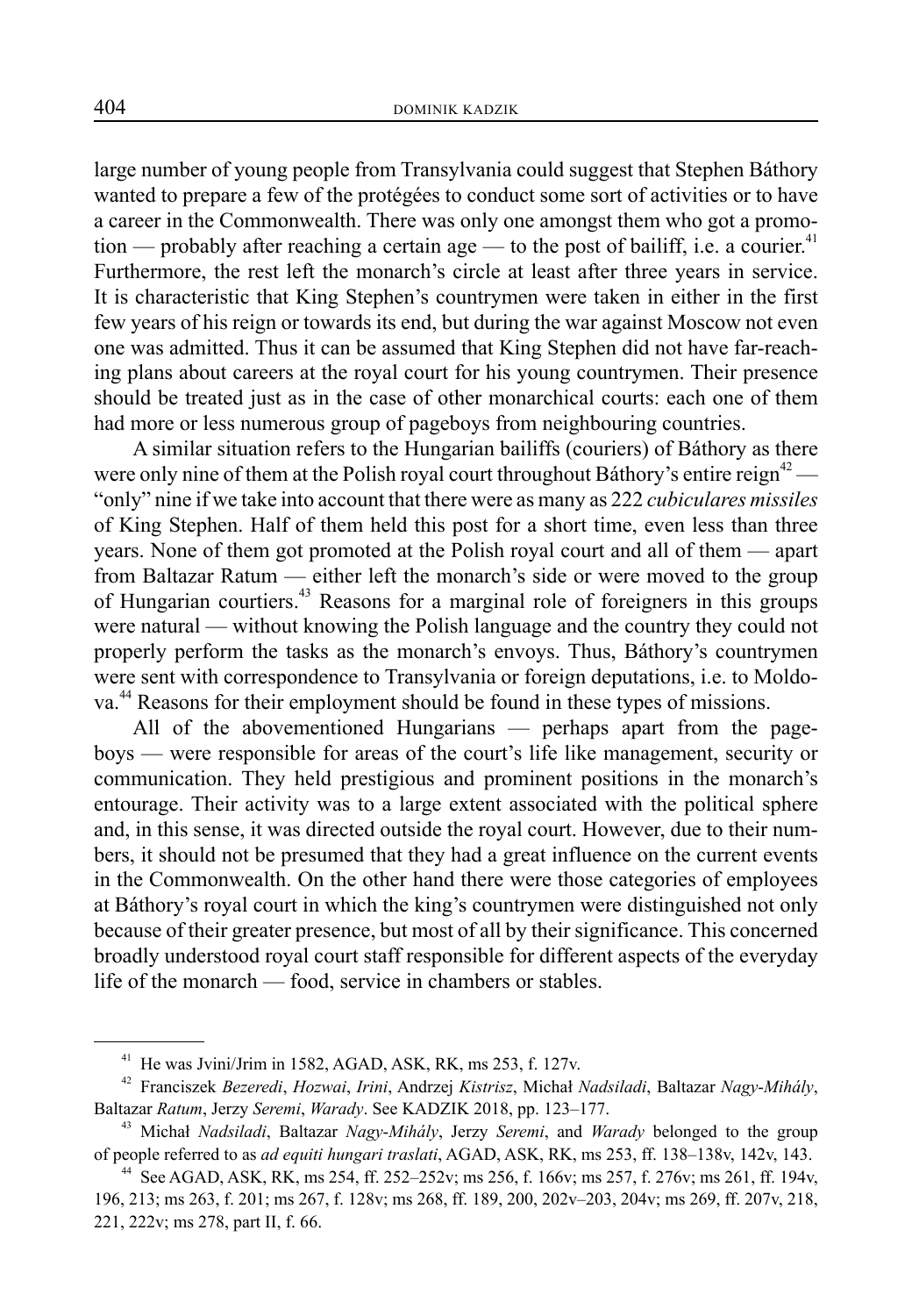One of the most interesting examples in this group were the master cooks. An examination of the Lord Chamberlain Records (Księgi Marszałkowskie) and other treasury sources from 1576–1586 immediately reveals that there functioned two, formally distinguished, master cooks — Hungarian (*cocci magistri hungaris*) and Polish (*cocci magistri poloni*).<sup>45</sup> The very fact shows that Hungarian dishes were most certainly prepared for King Stephen and perhaps for his countrymen. From the perspective of the court's organisation, it seems that a more important role was that of the Hungarian master cooks. Firstly, there was a significantly higher number of the Hungarians (ten) than the Poles (two) who were employed throughout the entire reign of King Stephen.<sup>46</sup> Secondly, the Poles were not employed in this group at all at the beginning. It was not until 20 September 1577 that Hronostaj and Marcin took up the posts referred to as *cocci magistri poloni*. Probably there was initially only a place for *cocci magistri hungaris* within the royal kitchen structure and, in any case, no attempts were made to have the Poles quickly involved. This theory is confirmed by the most important source, i.e. the Lord Chamberlain Records. In the so-called "smaller" record, there is no information about the Polish master cooks, only about the Hungarians.<sup> $47$ </sup> However, in the second book ("larger"), which covered all the years of Báthory's reign, two groups were mentioned.<sup>48</sup> The comparison between their salaries is interesting. King Stephen's compatriots received 48 florins as an annual income, 24 groszy as a "palatable", which was paid weekly for wine, and textile which was equivalent to 10 florins, while the Poles received 40 florins annually and 8 ells of the so-called *lundunien* textile (worth less than 10 florins).49 The Hungarians also received good quality *lundunien* textile, which was distributed to groups of courtiers such as scouts, bailiffs or pageboys.<sup>50</sup> Taking into consideration all these aspects, it should be stated that *cocci magistri hungaris* held a better position in the structure of the royal kitchen. This does not indicate their precedence over the Polish master cooks (in hierarchical terms): most likely it was simply about meeting the culinary preferences of the monarch and/or that the Hungarians were more qualified than Báthory's new subjects. One could only wonder on a reason for creating a category of the Polish master cooks after one and a half year.

<sup>45</sup> AGAD, ASK, RK, ms 252, f. 41; ms 253, ff. 179–180.

<sup>46</sup> At the same time, there were fewer compatriots of Báthory who were working (maximum five, but two at least), but there were always two Polish master cooks: Hronostaj and Marcin. See KADZIK 2018, pp. 223–226.

<sup>&</sup>lt;sup>47</sup> See AGAD, ASK, RK, ms 252, f. 41v.<br><sup>48</sup> See AGAD, ASK, RK, ms 253, ff. 179

See AGAD, ASK, RK, ms 253, ff. 179–181v.

<sup>49</sup> It is difficult to say from where exactly the textiles came. The two types of *lundunien* textiles mentioned above are referred to in the Polish language as *lunduńskie* and *failundzkie* respectively, although the difference between them is still unknown.<br><sup>50</sup> See AGAD, ASK, RK, ms 254, f. 332v, 360; ms 256, ff. 242v–243; ms 257, ff. 326v–327v; ms

<sup>258,</sup> ff. 159v‒160; ms 260, f. 209; ms 261, ff. 183‒183v; ms 263, f. 189; p.ms 268, f. 267v; ms 269, f. 298v.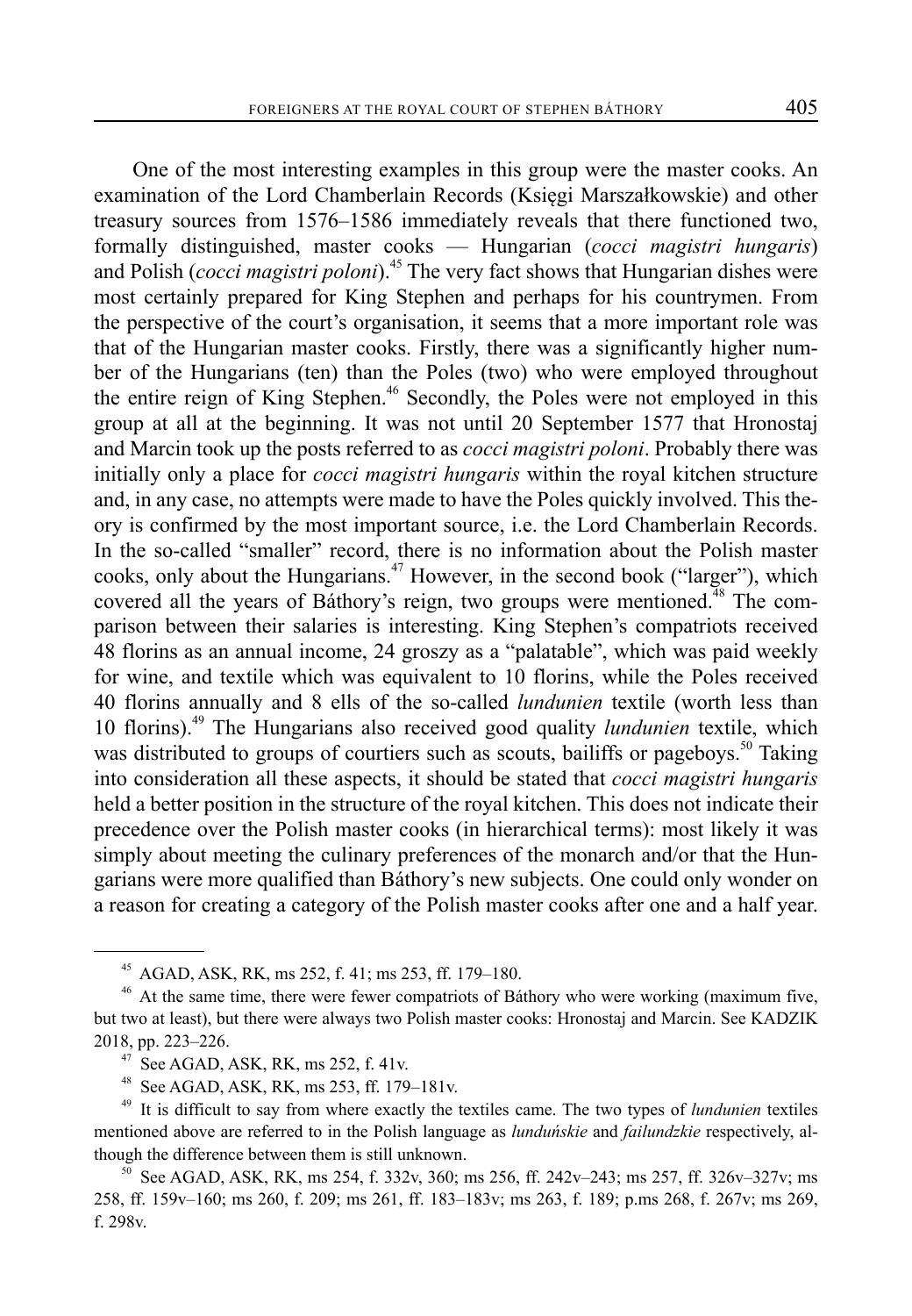Was it that the Hungarian cuisine did not appeal to all the courtiers from the Commonwealth? It is worth noting the fact of creating a separate group of courtiers only for the Hungarians. King Stephen's countrymen — as well as other foreigners were so far always presented in the same category of the court's staff as the Poles/ residents of the Commonwealth. In this case, an exception was made.

When it comes to the other kitchen staff, we had the opposite situation — individual groups of servants were dominated by the inhabitants of the Polish-Lithuanian kingdom and there were few Hungarians. There was one each amongst young cooks, kitchen maids, and doorkeepers.<sup>51</sup> One should add to them also a countryman of King Stephen, Marcin Nemeth, who started his work at the Polish royal court as a kitchen boy, getting then promoted to *coci adolescentes*, in order to finally hold the post of a master cook.52 All these positions were placed lower in the hierarchy than *cocci magistri* and the participation of people who held them in the preparation of dishes for the king was quite limited — this was done by master cooks. Thus the situation of the royal kitchen staff was very interesting. The group of *cocci magistri*, who were most certainly the elite, was dominated by the Hungarians while the middle and lower staff (kitchen boys and *coci adolescentes*) consisted in an overwhelming majority of the inhabitants of the Commonwealth. A separate case was that of the bakers, who at that time were classified as craftsmen, but — due to the work they did — we can include them among the kitchen staff. Amongst four bakers, as many as three were Hungarians.<sup>53</sup> In order to close the discussion on the service of the royal table, we should also mention one of Báthory's compatriots amongst the so-called "silvers", who were responsible for the tableware.<sup>54</sup>

Various ceremonies and their musical settings were an inseparable element of life at a royal court. It was the environment of artists and thus it was almost natural in a sense that there were foreigners amongst them. The situation was no different at the court of Báthory, although participation of his countrymen in this group was very

<sup>51</sup> Young cooks: Dymitr Węgier; kitchen boy: Stefan [II]; kitchen doorman, Jerzy. See KADZIK 2018, ff. 228, 233–234.

<sup>&</sup>lt;sup>52</sup> AGAD, ASK, RK, ms 246, f. 150v; ms 252, f. 42; ms 253, f. 185; ms 254, ff. 106v, 107v; ms 256, f. 123v; ms 257, f. 214v; ms 260, ff. 145–145v; ms 261, ff. 123v, 124, 124v–125, 125v, 126, 126v, 177v–178; ms 263, ff. 126v–127; ms 267, ff. 37, 37v; ms 268, ff. 155, 156–156v, 157v, 158v; ms 269, ff. 172, 173–173v, 174, 175, 176; ms 276, ff. 118, 119; cap. 278, part II, ff. 56, 56v; ms 329, f. 21; ms 330, part II, ff. 32, 49; ms 352, ff. 189v, 190v; ms 353, f. 245; ms 369, ff. 165, 166, 167, 168, 168v–169; ms 374, ff. 53, 54v.

<sup>&</sup>lt;sup>53</sup> They were Michał, Tomasz, and Władysław: AGAD, ASK, RK ms 246, ff. 204–204v; ms 252, f. 45; ms 253, f. 192v; ms 254, ff. 105v, 125, 181; ms 256, ff. 58, 120v; ms 257, ff. 156v–157, 210v; ms 260, ff. 172v–173; ms 261, ff. 69v, 121; ms 263, f. 125v; ms 268, f. 152v; ms 269, f. 169; ms 276, f. 109; ms 278, part II, f. 52; ms 329, ff. 11v, 40; ms 330, part II, f. 86v; ms 331, ff. 6v, 124v; ms 332, ff. 217v, 222v; ms 334, f. 84v; ms 348/II, ff. 207v, 211v; ms 352, f. 217v; ms 353, f. 239; ms 369, f. 162; ms 374, f. 50v.

<sup>54</sup> AGAD, ASK, RK, ms. 252, f. 38v; ms. 253, f. 172.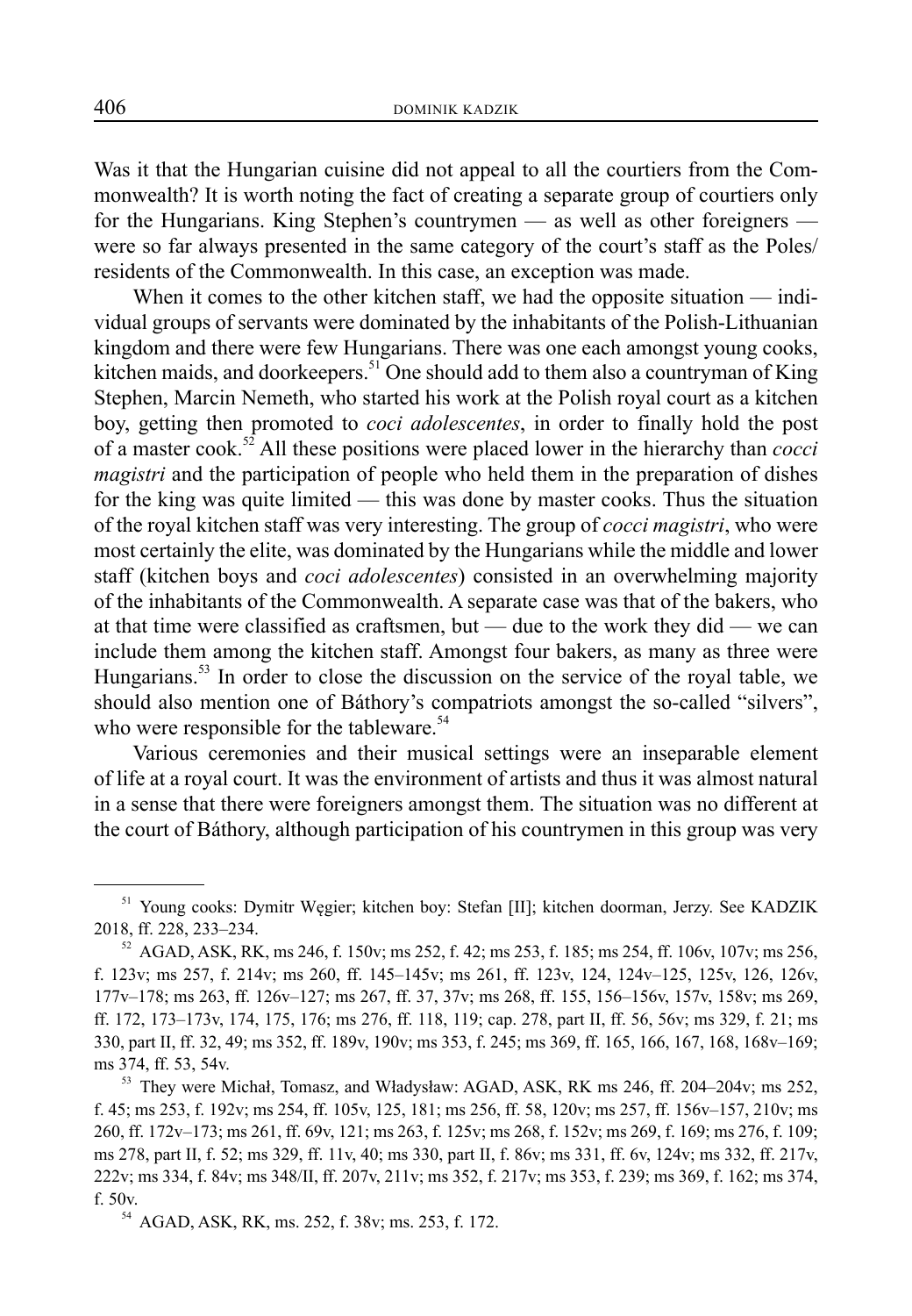limited in comparison to the categories of courtiers presented above. Throughout the entire reign three trumpeters were employed, amongst whom Albert [Wojciech] kept this function from 1576 to 1586, to King Stephen's death.<sup>55</sup> Apart from them, there were probably two more countrymen of the ruler amongst the instrumentalists, but it is difficult to establish their background because it was not recorded in the sources.<sup>56</sup> Undoubtedly, a vast majority of court musician were residents of the Commonwealth. King Stephen's background did not have any significant impact on the admission of a visibly large group of instrumentalists and singers from the monarch's fatherland to the Polish royal court. Only in the times of the next ruler, Sigismund III Vasa, can we see an influx of a considerable group of foreigners to the circle of court musicians.<sup>57</sup>

The Hungarians played an important role amongst those who worked at the royal court as gatekeepers. Six countrymen of the monarch — out of a total number of 20 — passed through this post throughout the reign of Báthory.<sup>58</sup> This was a substantial percentage if we take into account the ratio between the inhabitants of the Commonwealth and the Hungarians in other groups of court servants where it was significantly smaller. This is even more symptomatic since there were no foreign gatekeepers during the reign of Sigismund II Augustus.<sup>59</sup> Some of them accompanied Báthory in his military campaigns, e.g. at the Siege of Velikiye Luki.<sup>60</sup> They were rarely needed by the monarch to open the door in the military camp, but they kept order in the tent or in the occupied quarters. There are many indications that they travelled together with King Stephen all over the country.<sup>61</sup> Due to various duties, the gatekeepers were very close to the ruler on a daily basis — probably the closest out of all the court's servants — so they had to be trusted by him. Therefore, it is not surprising that a few Hungarians were present amongst them, although it is worth

<sup>&</sup>lt;sup>55</sup> Apart from Albert [Wojciech], there were also Krzysztof and Stefan. See AGAD, ASK, RK, ms 252, f. 34v; ms 253, ff. 166v, 167, 167v; ms 254, ff. 102v, 121v–122, 175v; ms 256, ff. 56v–57, 119v; ms 257, ff. 154v–155, 209; ms 260, ff. 108v, 142; ms 261, ff. 69, 118v, 173v; ms 263, ff. 83v, 124; ms 268, ff. 43v–44, 65, 80v–81, 151–151v; ms 269, ff. 52, 72, 86, 167v; ms 276, ff. 105–105v; ms 278, part II, ff. 50v–51.

<sup>56</sup> This concerns *Blasio* and *Blugozay*. None of them is in the Lord Chamberlain Records, but they sporadically appear in the Royal Accounts. See AGAD, ASK, RK, ms 274, f. 31; ms 328, f. 62v.

<sup>57</sup> See SZWEYKOWSKI 1957, p. 21; SZWEYKOWSKA, SZWEYKOWSKI 1997, passim.

<sup>58</sup> They were: Benedykt, Piotr *Horwat*, Piotr *Diak*, Franciszek, Adam *Grueski*, and Franciszek *Oroz*. See AGAD, ASK, RK, ms 252, ff. 39v–40; ms 253, ff. 175, 177–177v.

 $^{59}$  FERENC 2014, p. 81.<br> $^{60}$  See AGAD ASK RK

See AGAD, ASK, RK, ms 253, f. 177.

<sup>&</sup>lt;sup>61</sup> They travelled with the monarch not only during military campaigns in the East; they were recorded also in the Royal Accounts in Bydgoszcz, Lviv, Malbork, Niepołomice, Warsaw, Vilnius and Włocławek. This research problem has so far not been solved in scholarly publications and opinions are voiced that the functions of doorkeepers in each of the royal residences were performed by a different group of people employed by a local housekeeper (See: SKIBNIEWSKA 2015, p. 88; KRĘT 1987, p. 87). Perhaps a change took place in Báthory's times.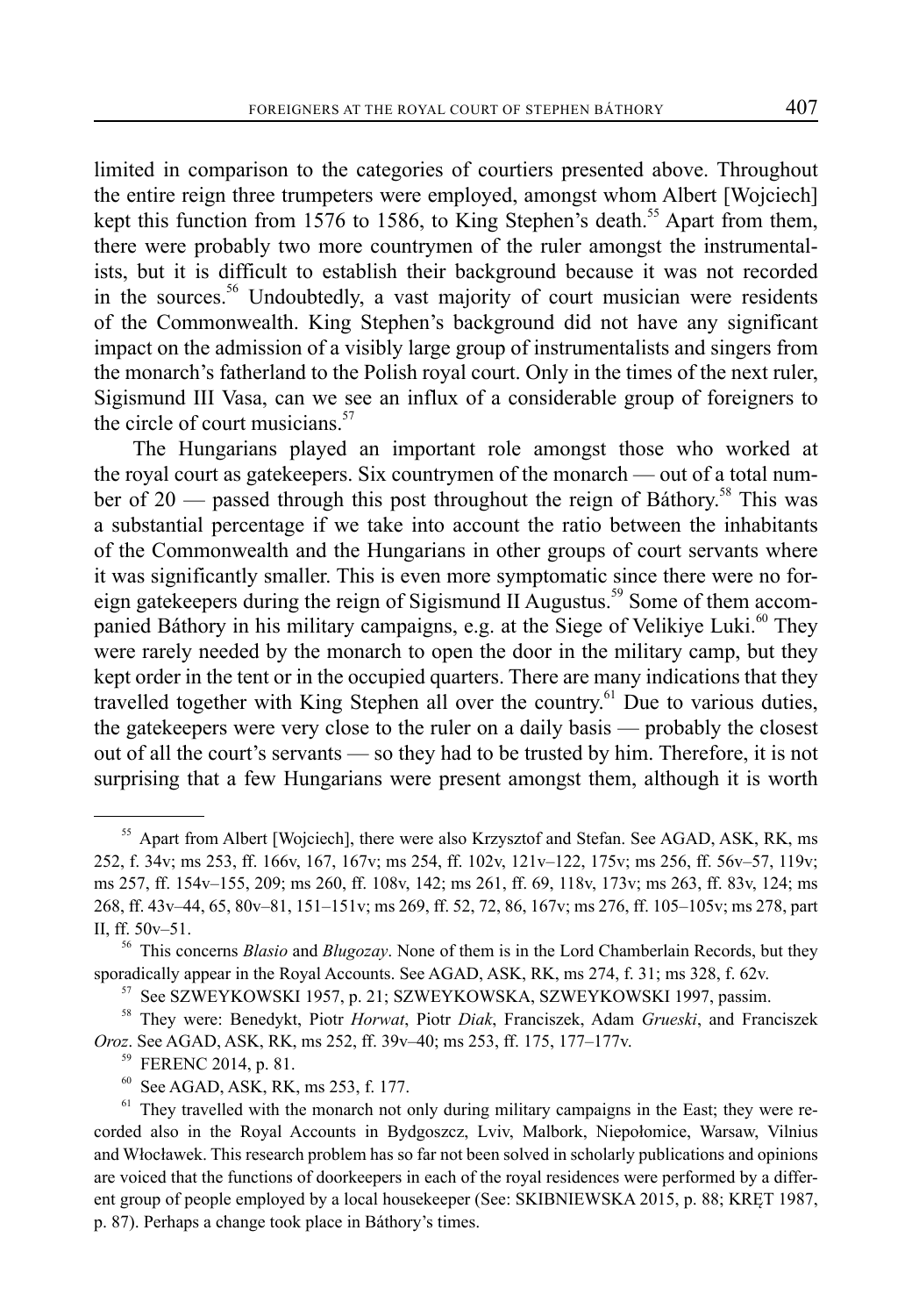paying attention to the time of their admission — it took place after  $1582$ <sup>62</sup>. This can be explained in one way. The king must have trusted his countrymen more than this new subjects and so he entrusted the former with guarding and controlling who entered and exited the chambers he occupied. Additionally, he could communicate with them easier. Moreover, we need to bear in mind the increasingly tense political situation in the state — precisely from 1582 — which was linked to the confrontation between the royal court and the opposition led by the Zborowski family.

A considerable representation of the Hungarians was employed amongst the court craftsmen. There were as many as 21 people out of a total number of  $53$ .<sup>63</sup> As many as seven tailors, who were responsible for the wardrobe of Stephen Báthory and perhaps of some of the courtiers, should be mentioned in the first place.<sup>64</sup> Not all of them worked for the king from the beginning. The first one, Jan, was admitted in 1577 and the next four the following year, while the last two tailors were employed in 1580. In the meantime, two of them, Jan and Mateusz, quit the service. A relatively large representation of the Hungarians in this occupation resulted probably from the growing needs of the monarch and courtiers for clothes in the Hungarian style.<sup>65</sup> The tailors in question were not the only court employees responsible for the aesthetic appearance of the ruler and his circle from Transylvania. The group also included a barber, embroiderer, feather-layer, and goldsmiths. Thus, it can be concluded that the Hungarian style was very much widespread at the court of King Stephen. Perhaps it was even promoted in some way. Apart from the personnel responsible for the aesthetic sphere, there were craftsmen from Hungary working at the court and taking care of ordinary activities on a daily basis. As I mentioned above, there were three bakers amongst them. Additionally, a saddler, locksmith, and blacksmith were employed. The blacksmith was to provide services to the Hungarian infantry.<sup>66</sup> Characteristically, there were few other foreigners apart from the monarch's countrymen: one German, two Italians and a Jew.67 Thus, the Hungarians dominated this category of courtiers and supplanted other nations in a sense. During the reigns of King Stephen's predecessors, a much greater national diversity amongst the craftsmen could

 $62$  See KADZIK 2018, pp. 219–223.

<sup>63</sup> Barber: Andrzej; surgeon: NN; undertaker: Jakub; embroiderer: Janusz [II]; tailor: *Blazio* [Błażej], Filip, Jan, Mateusz, Mikołaj, Mustafa, and Balasz *Sablug*; tent tailor: Jan [II]; blacksmith: *Seri*; baker: Michał, Tomasz, Władysław; locksmith: Jan [III]; saddler: Baltazar; feather-layer: Jan [IV]; goldsmith: *Calai* [Kalaj, Kalay] Jan [Janusz], and Demetriusz.<br><sup>64</sup> AGAD, ASK, RK, ms 253, ff. 191–191v; ms 252, f. 44v; ms 256, ff. 59v–60, 121v.

<sup>&</sup>lt;sup>65</sup> There were many specialised tailors in Cracow and disregarding them while employing others at the monarch's court had to have its justification. Moreover, bringing professionals from abroad was connected with higher expenses. Therefore, the courtiers and the king were most likely in need of craftsmen who were able to sew a Hungarian outfit. 66 AGAD, ASK, RK, ms 253, f. 190.

<sup>67</sup> German: Marcin Kober [Chober], a painter; Italian: Fidelis Jacinctus, *Dziano Pulezo*, a blacksmith; Jew: Sebastian Zidkowicz [Żydkowicz?], a saddler.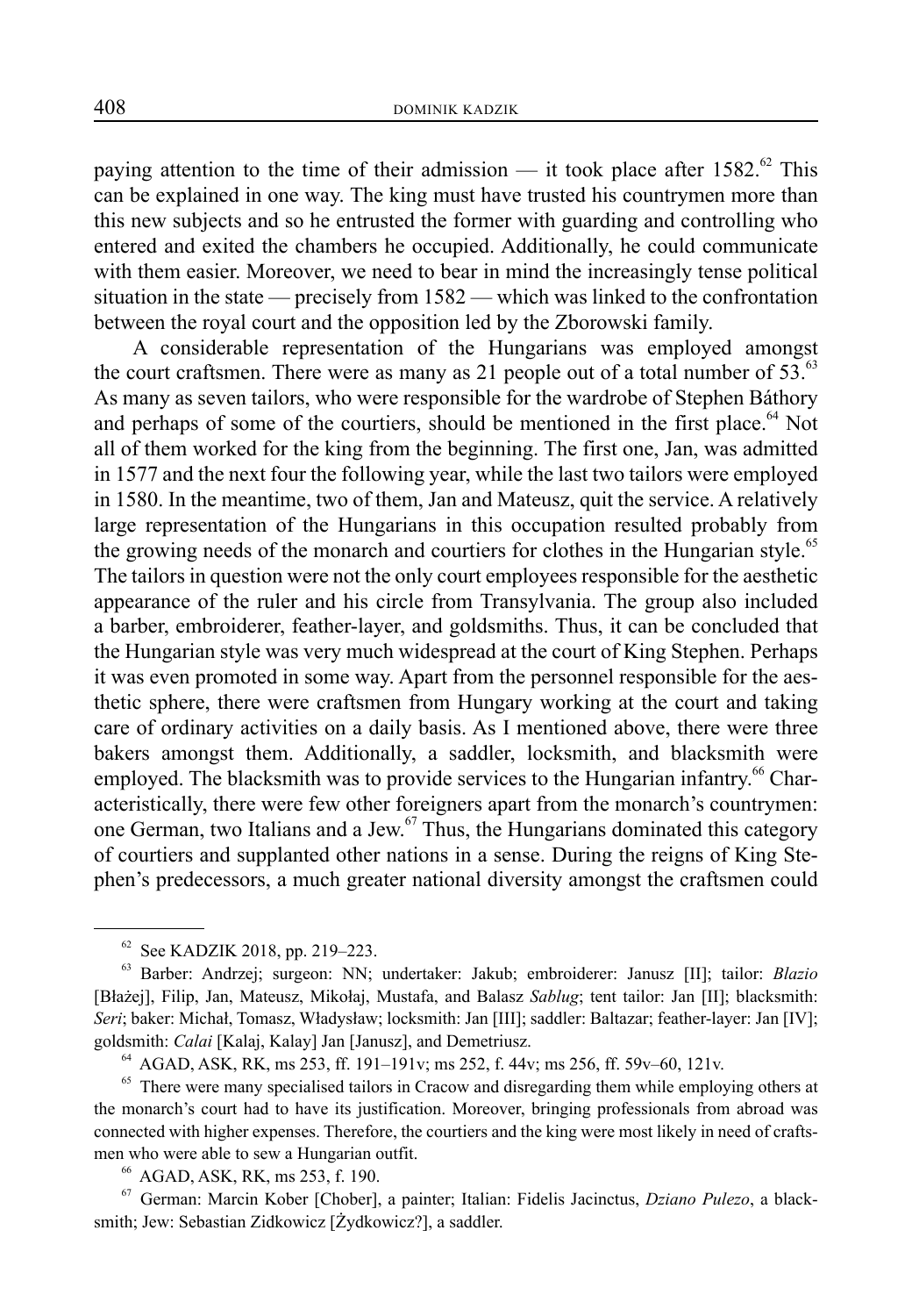be found. Furthermore, it should not be surprising that the foreigners constituted nearly a half of all the *artifices*, which may seem an impressive result. However, if we compare it with the period in which Sigismund II reigned, it will turn out that there were even more foreign craftsmen at that time, around  $60\%$  (42 out of 66).<sup>68</sup>

The largest group of the Hungarians at the Polish royal court during Stephen Báthory's reign was that of stablemen — to be precise, two groups, of carters and stablemen (equerries), 384 people overall. Interestingly enough, similarly to the case of master cooks, they also had separate groups created for them at the royal court in accordance with the national criterion. At the royal court of Báthory, horses were first and foremost taken care of by the Hungarian equerries. Throughout the entire reign  $111^{69}$  of them were employed, which is over five times more than those from the Commonwealth. Obviously, they did not all work at the same time — on average, there were around 20 with the king. There were usually over 2–3 times more Hungarians than Polish equerries in specific quarters. Over time, the difference was deepening, as is best evidenced by the last years of King Stephen's reign. At that time the horses were taken care of by four Poles and 25 compatriots of the monarch, thus the ratio was 1:6. This shows not only that the number of the Hungarians amongst the stablemen increasing, but, most of all, that the inhabitants of the Commonwealth were ousted from this group. We are not able to state what the reason was. The officials of a middle and higher rank in the royal stables were the Poles so they should have preferred the local workers. Perhaps the employment of the Hungarians depended on Báthory. It also cannot be ruled out that higher qualifications of the Hungarian stablemen were acknowledged. Assuming that after the period of a long interregnum and prevailing chaos, the number of horses in the stables and the royal horse studs decreased and their condition deteriorated, Báthory had to and, most probably, wanted to bring his own mounts from Transylvania to Poland, and these were better taken care of by the Hungarians (Transylvanians) who knew them. Explanation of this matter is complicated by the organisation of the group of the Hungarian equerries and the changes that took place within it throughout the entire reign of King Stephen. The first stablemen were admitted to the Polish royal court only in 1577.<sup>70</sup> It is difficult to state whether they came to the Commonwealth together with the monarch or if they were summoned by him after some time. Perhaps some of them arrived later, bringing the horses from Transylvania, which required longer preparations.

<sup>68</sup> FERENC 2014, p. 126.

See KADZIK 2018, pp. 336-357.

<sup>70</sup> Janusz Balagi, Janusz Betekiesz [Betegi], Jerzy Horwat, Culmanus, Jerzy [Dziurth], Jan Feleki, Ferens, Miklusz [Mikołaj] Fogarasi, Janusz Kis [Kisz]?, Kolman, Lorens, Andrzej Lowaci [Lowacz], Franciszek Lowaci [Lowacz], Mateusz Lowaci [Lowacz], Tomasz Lowosz, Jerzy Mamuia [Mamine], Paweł Nacz, Władysław Nagy, Laszlo Nath, Łukasz Olach, Janusz Pal, Benedykt Sarnelik, Piotr Szomlai, and Laurentius Zonterstot. See KADZIK 2018, pp. 336–357.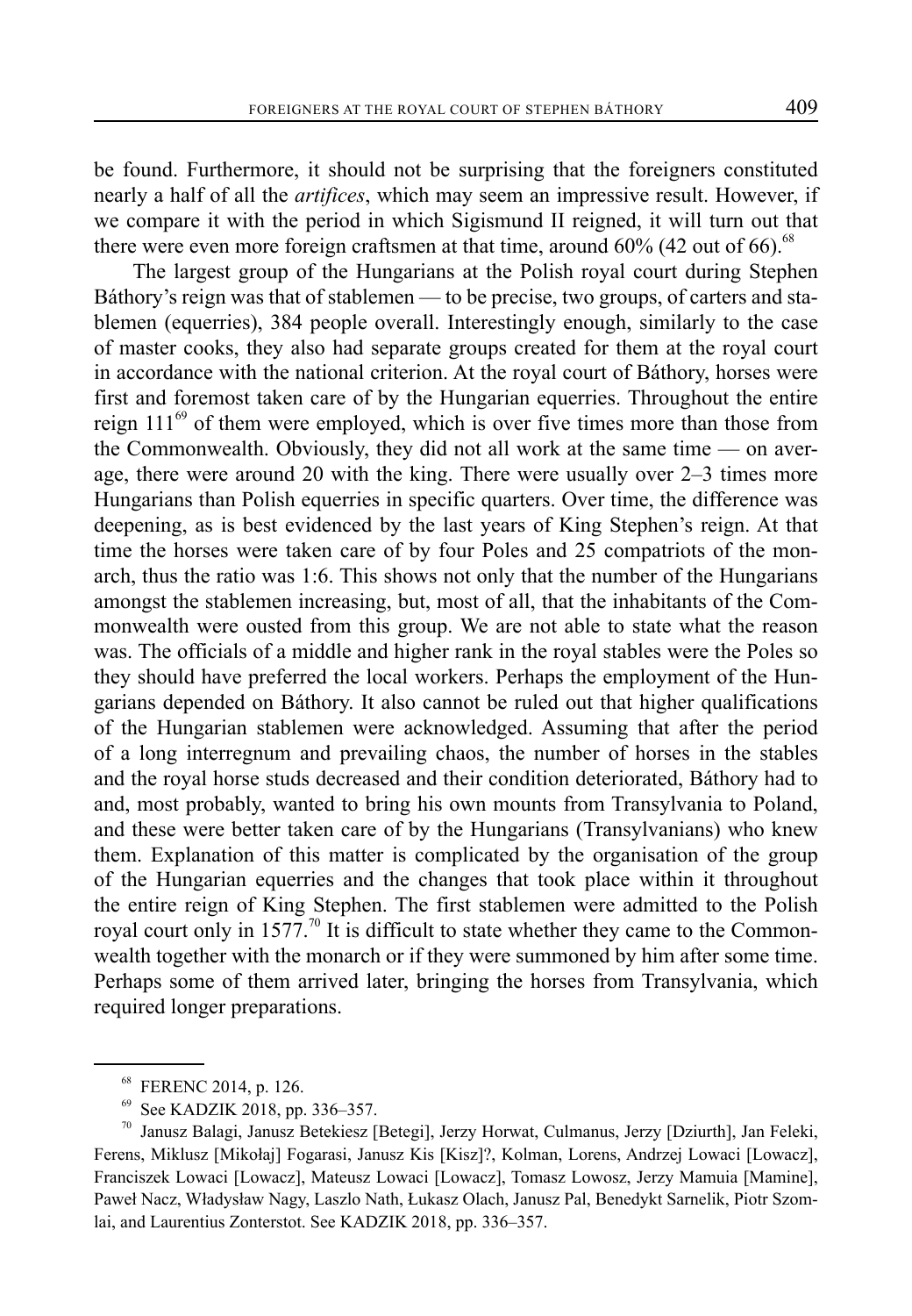During the reign of King Stephen the post of carter or Hungarian waggoner $^{71}$ was overall taken by 273 people.<sup>72</sup> The former group was employed in 1577, just like their countrymen, the stablemen. Most likely, the waggoners who had arrived with Báthory a year earlier were integrated into the royal court only after some time.<sup>73</sup> The changes in the numbers of the groups of the Hungarian waggoners probably looked similar to their Polish counterparts. Initially, until 1580, the number of people holding this post was increased (unfortunately, only information from January 1579 has been preserved); there were altogether 153 people working in that period. However, already in the following year the number of the Hungarian waggoners started to rapidly decrease. From mid-1581 to the end of 1583 they were employed in each quarter of the year in roughly the same numbers as the Poles, but in the last year of King Stephen's reign the gap once again widened in favour of the inhabitants of the Commonwealth. Such a significant exchange of staff was a result of the involvement of the Hungarian carters in the logistics of serving the army, particularly during the second campaign against Moscow. Once the war was over, a majority of them were discharged.

At this stage, we should consider whether the abovementioned Hungarians at the royal court of Báthory were a large group. In order to illustrate this issue I will compare them to the number of foreigners at the royal courts of Alexander I Jagiellon and Sigismund II Augustus. There were 67 foreigners from different countries who worked for the former. The most numerous were the Czechs, 23, then the Germans and Hungarians followed with 8 people in each group. Additionally, 4 Armenians and Silesians were employed, 3 Serbs, and 2 Vlachs and Jews.<sup>74</sup> There were more foreigners working at the royal court of Sigismund II Augustus than at his uncle's, and it was probably linked to a much longer reign and an increased presence of Italians in Poland. Germans constituted the most numerous group, 36 people, followed by 31 newcomers from Italy. Other nationalities were less numerous: there were 13 Hungarians, 11 Czechs, 9 Silesians, 4 Russians, 3 Spaniards, an Armenian, and a Greek.<sup>75</sup> In the 24-year reign of Sigismund II Augustus, 110 foreigners passed

<sup>73</sup> Stephen Báthory arrived in the Commonwealth in a company of dignitaries and courtiers from Transylvania on — a total of — 1232 horses and with 166 wagons. This kind of train must have been accompanied by carters and equerries, and perhaps some of the stayed with King Stephen. It is likely that the first members of *aurigae et rhedarii hungarici* and *agasonum hungarici* were recruited from this group. See SUAP, fond Sm — Cizina, ms. XIII/80, pp. 71–73.

The author considers the lands in the Crown as a natural territory from which courtiers and servants were recruited, and thus she mentions five Russians and Lithuanians amongst the foreigners, SKIBNIEWSKA 2015, p. 199.

<sup>75</sup> FERENC 2015, pp. 56, 70, 81, 91, 99–100, 113, 116, 126, 131, 138, 140.

<sup>71</sup> The *kocsis* were in fact carters. Their name comes from carts which are referred to as *kotsi* in the Hungarian language — the word was "Polonised" to the form *kotczy* (*Słownik polszczyzny XVI wieku* 1978, pp. 77–78).

See KADZIK 2018, pp. 357-409.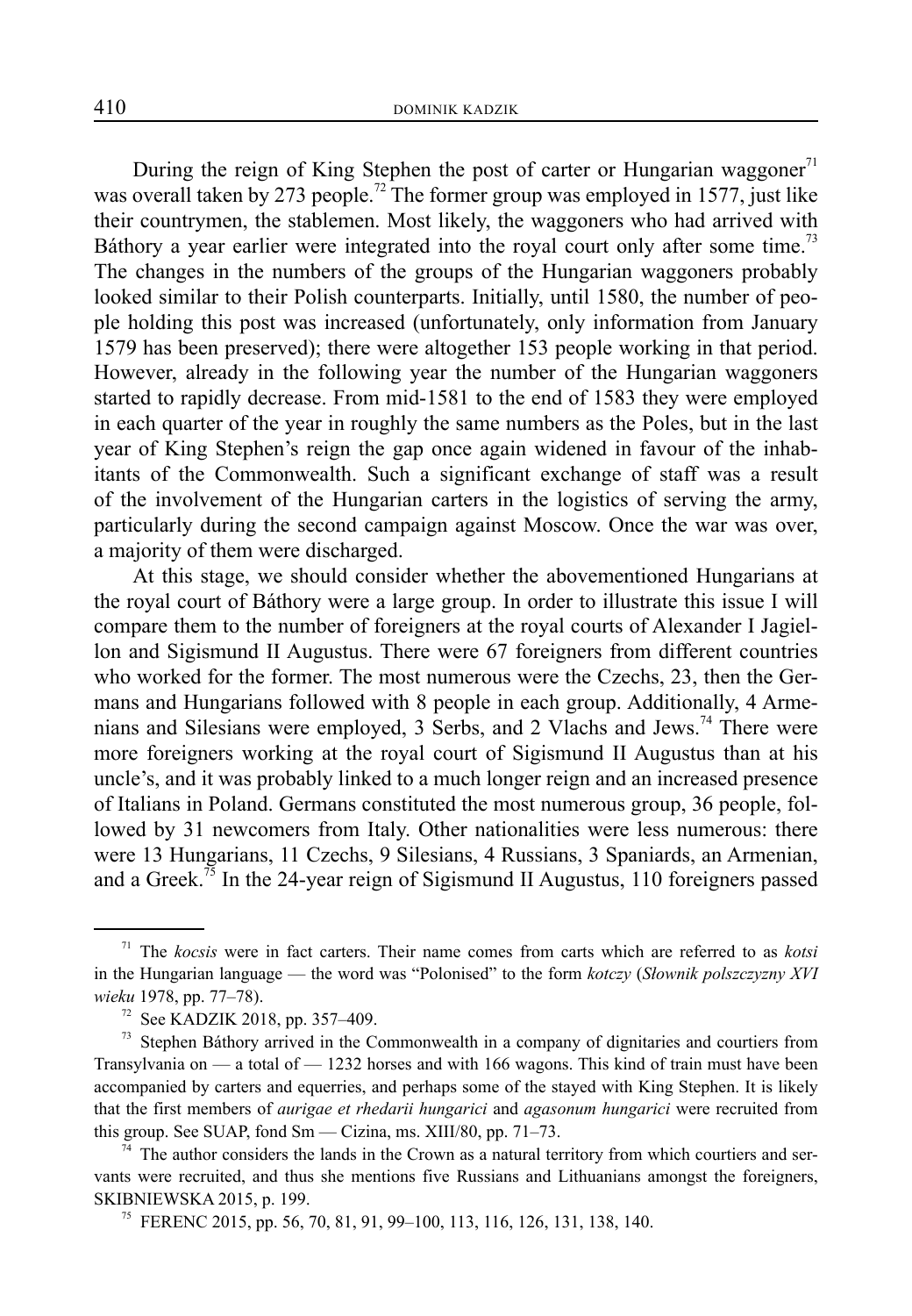through his royal court. It is possible to indicate the nations that prevailed in both cases, although not even once did they constitute even a half of all the foreigners. Against this background, Báthory's royal court is diametrically different. The group of foreigners, i.e. the Hungarians, is much more numerous than in the cases described above. Moreover, the horse courtiers and the court servants — whether of Alexander or the last of the Jagiellons — created a multinational personnel, while — apart from 464 Hungarians — only 19 Germans,<sup>76</sup> 23 Italians,<sup>77</sup> 4 Czechs and two Muscovites/ Russians<sup>78</sup> worked at King Stephen's court. Therefore, the strong position of his countrymen was associated not only with the categories of servants which were created on purpose, such as mater cooks, equerries or waggoners, but most of all with occupying posts in the remaining groups which could be theoretically taken by other foreigners. In a sense, we can say that the Hungarians ousted other nations from Báthory's milieu.

Finally, it is worth to ponder on how the Hungarians from King Stephen's court fared in comparison to the Poles. Overall, 1655 people (excluding the courier horse courtiers) were employed at the royal court over a period of nearly 11 years.<sup>79</sup> In this case, the Hungarians — with a total of 464 people — would constitute more than 28% of the court's staff. However, this is a purely formal perspective because the practice was slightly different. All the horse courtiers and royal servants were never in the king's service at the same time. Firstly, they performed various tasks and missions for their master. Secondly, life at the court — particularly in the case of the so-called horse courtiers — was very expensive and money received from the treasury could not cover all the expenditures, and thus only some of them accompanied Báthory on a daily basis. The king's frequent travels affected the size of his retinue; it could not be too large due to the problem of provisioning during the journey and in the resting points or places of residence.<sup>80</sup> It was nothing unusual and such fluctuations in the courtiers' numbers were a normal occurrence in the entourages of other rulers. The retinue accompany-

<sup>76</sup> Gotschalk von Shluben, a pageboy, Kacper Kethserth, a bailiff; Piotr, a bailiff, Bichner, a blacksmith, and Jurgi, a hunter. It is uncertain whether they came from the duchies of the Empire or if they were perhaps the residents of Prussia, AGAD, ASK, RK, ms 253, ff. 130v, 148, 149v, 201v, 209.

<sup>77</sup> Royal physicians, Mikołaj Bucello and Camillus Tachetus from Verona, AGAD, ASK, RK, ms 253, ff. 90v, 91; ms 252, ff. 15v–16.

<sup>78</sup> Culmamus, a stableman, AGAD, ASK, RK, ms 252, f. 52.

<sup>79 24</sup> officials, 158 horse courtiers, 28 secretaries, 3 chamberlains, 44 salariats, 8 physicians, 4 chaplains, 11 priests, 115 scouts, 3 horse trainers, 206 couriers, 81 pageboys, 18 musicians, 18 singers, 6 young singers, 20 trumpeters, 3 drummers, 6 silver servants, 6 silver servants' helpers, 4 pageboys' helpers, 1 scouts' helper, 20 doorkeepers, 10 master cooks from Hungary, 2 master cooks from Poland, 20 young cooks, 11 kitchen boys, 6 kitchen doorkeepers, 8 kitchen helpers, 53 craftsmen, 2 bath attendants, 19 fowlers, 49 hunters, 2 stokers, 1 washerwoman, 9 stable officials, 12 stable blacksmiths, 2 carriage house officials, 7 train blacksmiths, 7 wheelwrights, 7 cartwrights, 17 camp helpers, 21 Polish stablemen, 239 Polish carters, 111 Hungarian stablemen, 273 Hungarian carters. <sup>80</sup> SKIBNIEWSKA 2015, p. 123–124.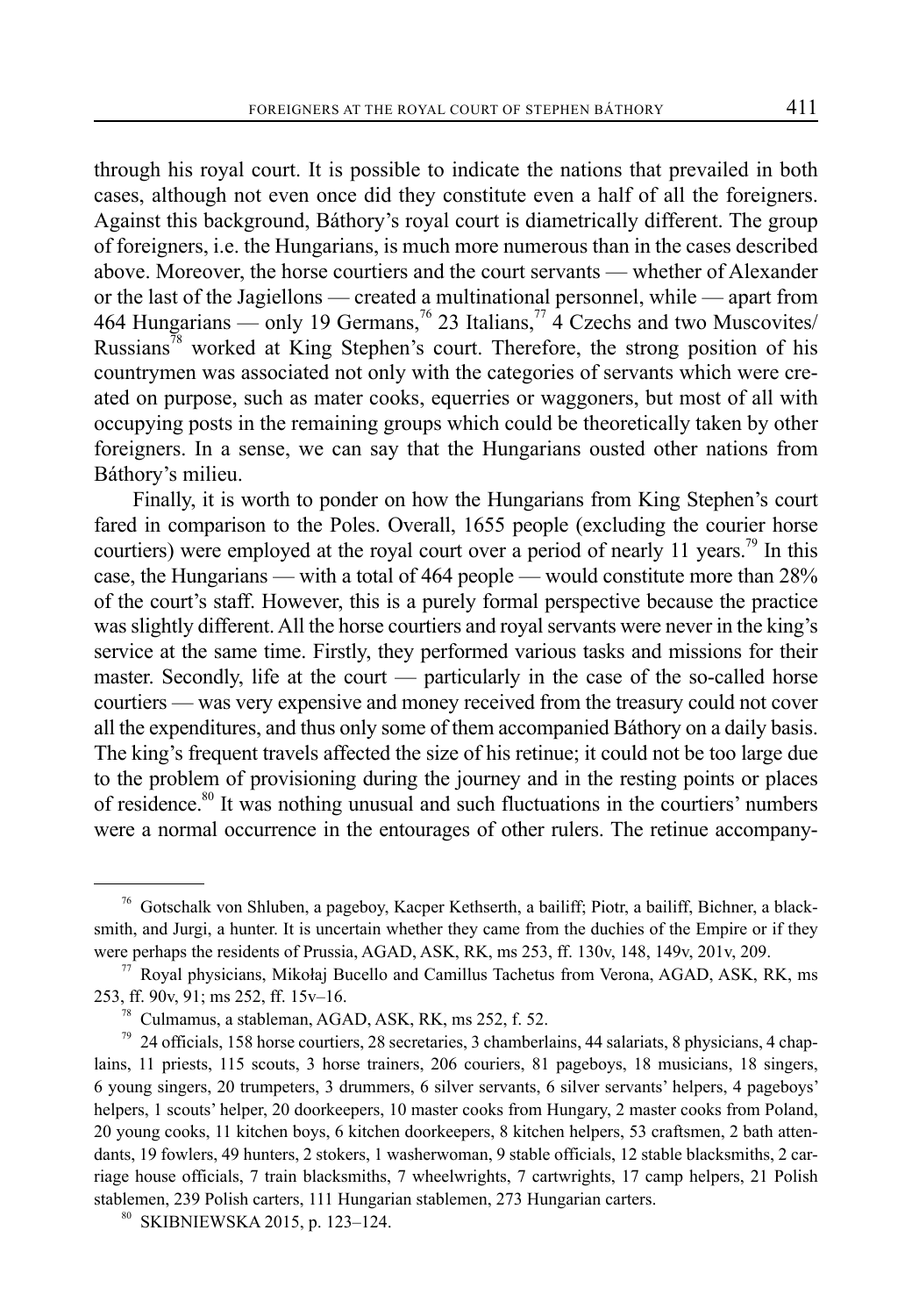ing King Stephen had, on average, around  $500$  people.<sup>81</sup> A majority of the courtiers arrived only for extraordinary situations and ceremonies. On the other hand, there were times when considerably fewer people surrounded the ruler, which worried some people whether Báthory was sufficiently guarded.<sup>82</sup> If there was a number between 100 and 150 Hungarians amongst them, i.e. from 20% to 30%, they were a group noticeable for everyone.<sup>83</sup> Thus it is possible to venture a statement that the Polish court of Stephen Báthory was, in fact, a Polish-Hungarian court.

Such nature of the monarch's court is reflected i.e. in Joachim Bielski's chronicle: "The king would partly offend people with the Hungarians who were in abundance both at the court and in the chambers."<sup>84</sup> As can be easily realised, this triggered negative opinions amongst the nobility which affected the assessment of Báthory after his death and appeared already towards the end of his reign.<sup>85</sup> Moreover, we need to remember that they were not the only countrymen of King Stephen who were present in his circle.<sup>86</sup> Many Hungarians were not a part of the Polish royal court so their presence affected even further the negative opinions of the nobility. As far as the very structure of the Polish court is concerned, we should undoubtedly pay attention to a certain *novum*. A few Hungarian-only groups were distinguished. These were the stablemen, waggoners and master cooks. These groups existed alongside their Polish counterparts. This is one of many examples of the influence of the Hungarians and the Hungarian ruler on the shape of the Commonwealth's court, even though in this case it was a one-off phenomenon. Simultaneously, it represents a distinctive attachment of Báthory to his fatherland and his fellow countrymen.

<sup>86</sup> Throughout the years Báthory supported the Hungarian infantry which was initially used to fight against rebellious Gdańsk and then in the war with Moscow. Additionally, there was also the so-called Hungarian court which gathered Transylvanian dignitaries such as i.e. Kacper Bekiesz. This is an unexplored issue which was mentioned by Henryk Kotarski who cited Heidenstein. Its existence was confirmed by promotions of four bailiffs whom I have mentioned above.

<sup>&</sup>lt;sup>81</sup> There were 480 people in the last year. A few lists and registers concerning food and oats distribution during Báthory's journey have survived. They are cited by WREDE 2010, pp. 48–49. Moreover, the court of Sigismund III — who continued many solutions of his predecessor — was of the same size. See CHŁAPOWSKI 2004, passim.

<sup>82</sup> See POLKOWSKI 1887, p. 145.

<sup>&</sup>lt;sup>83</sup> We must remember that there were no Hungarians amongst the horse courtiers; nearly all of them were employed in posts which required their frequent, even constant, presence around Stephen Báthory.

<sup>84</sup> BIELSKI 1856, p. 1535.

<sup>&</sup>lt;sup>85</sup> See WREDE 2010, p. 47–48. The opposition used this motif in the political struggle against King Stephen. This was reflected in i.e. the Sejm resolutions of 1584. See SRP, XVIII, pp. 374, 411. The extent to which the presence of the Hungarians at the royal court and in the Commonwealth was used against Báthory is demonstrated by the fact that leaflets were circulated around the country, listing examples of violation and misuse of the law by the monarch. They included points referring to King Stephen's compatriots. This must have affected the imagination of the noble masses. The printouts were distributed to all the corners of the country, withe one of them ending up in Bohemia and being currently kept in the archives in Prague. See SUAP, fond SM — Cizina, ms XIII/110, ff. 116–116v.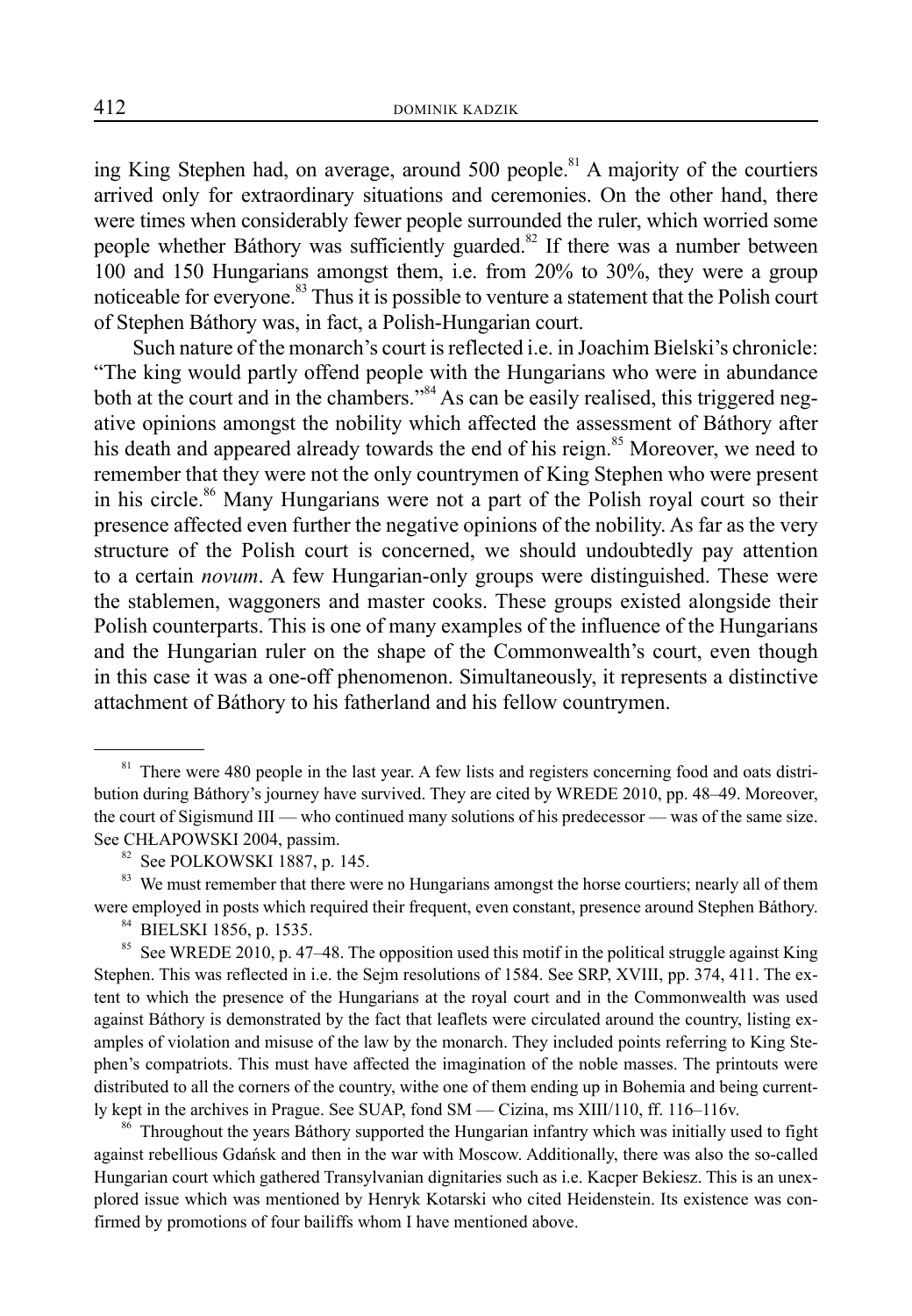### SOURCES, STUDIES, MONOGRAPHS AND OTHER MATERIALS USED IN THE TEXT

#### MANUSCRIPT SOURCES AND UNPUBLISHED WORKS

AGAD [= Archiwum Główne Akt Dawnych], ASK [= Archiwum Skarbu Koronnego]

- KP [= Księgi Poselstw], ms 22
- KA [= Księgi Asygnat], ms 3
- RK [= Rachunki Królewskie], ms 246, 252, 253, 254, 255, 256, 257, 258, 260, 261, 263, 267, 268, 269, 276, 278, 328, 329, 330, 331, 332, 334, 352, 353, 354, 369, 370, 374
- KADZIK 2018 = Dominik Kadzik, *Dwór polski Stefana Batorego. Część II. Spis dworzan i służby dworskiej Stefana Batorego*, Kraków 2018, typescript of the doctor dissertation is in the Archives of the Jagiellonian University in Cracow

MNL [= Magyar Nemzeti Levéltár], fond P 702 [= Wesselényi család], ms 2, doc. 4, 5, 6

SUAP [= Statni ustredni archiv v Praze], fond SM — CIZINA, ms XIII/80, XIII/110

#### PRINTED SOURCES AND LITERATURE

- ALBERTRANDY 1860 = Jan Chrzciciel Albertrandy, *Panowanie Henryka Walezjusza i Stefana Batorego, królów polskich*, ed. 2, nakładem Józefa Czecha, Kraków 1860
- BIELSKI 1856 = Joachim Bielski, *Kronika polska Marcina Bielskiego*, ed. Kazimierz Turowski, vol. III, nakład i druk Karola Pollaka, Sanok 1856
- BOGUCKA 2004 = Maria Bogucka, *Z dziejów stosunków polsko-włoskich: spory o Bonę*, in: *Artyści włoscy w Polsce XV–XVIII wieku*, ed. Juliusz A. Chrościcki et al., Wydawnictwo DiG, Warszawa 2004, pp. 17–24
- CHŁAPOWSKI 2004 = *Ordynacja dworu Zygmunta III Wazy z 1589 r.*, ed. Cezary Chłapowski, Neriton, Warszawa 2004
- FERENC 2014 = Marek Ferenc, *Dwór Zygmunta Augusta. Organizacja i ludzie*, Napoleon V, Oświęcim 2014
- HEIDENSTEIN 1857 = Reinhold Heidenstein, *Dzieje Polski od śmierci Zygmunta Augusta do roku 1594. Ksiąg XII*, trans. by Michał Gliszczyński, vol. I, nakładem i drukiem Bolesława Maurycego Wolffa, Petersburg 1857
- KNOT 1928 = Antoni Knot, *Dwór lekarski Stefana Batorego*, "Archiwum historii i filozofji medycyny oraz historii nauk przyrodniczych", VIII, 1928, 2, pp. 151–207
- KRĘT 1987 = Helena Kręt, *Dwór królewski Jadwigi i Jagiełły*, Polskie Towarzystwo Teologiczne, Kraków 1987
- MĄCZAK 1987 = A. Mączak, *Dwór w systemach władzy i kultury europejskiej XVI i XVII wieku. Przegląd najnowszych badań*, [w:] *Studia nad gospodarką, społeczeństwem i rodziną w Europie późnofeudalnej*, pod red. J. Topolskiego, Lublin 1987, s. 167–178
- NIEMCEWICZ 1822 = *Zbiór pamiętników historycznych o dawnej Polsce. Z rękopisów, tudzież różnych dzieł w różnych językach o Polszcze wydanych oraz z listami oryginalnemi królów i znakomitych ludzi w kraju naszym*, ed. Jan Ursyn Niemcewicz, vol. II, drukiem N. Glücksberga, Warszawa 1822
- POLKOWSKI 1887 = *Sprawy wojenne króla Stefana Batorego. Dyjarjusze, relacyje, listy i akta z lat 1576–1586*, ed. Ignacy Polkowski, Akademia Umiejętności, Kraków 1887